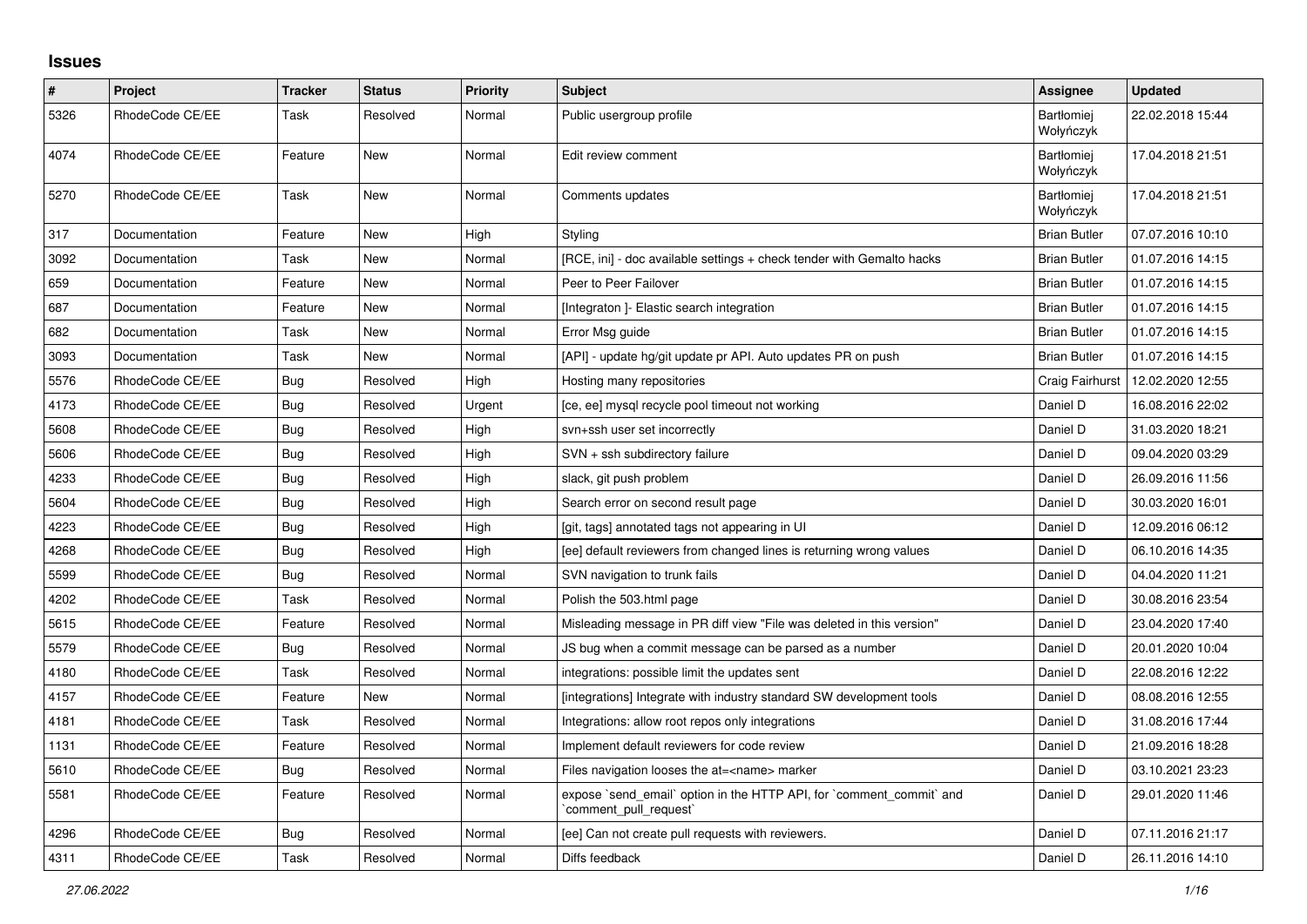| $\vert$ # | Project         | <b>Tracker</b> | <b>Status</b> | Priority | <b>Subject</b>                                                                                                       | <b>Assignee</b>      | <b>Updated</b>                   |
|-----------|-----------------|----------------|---------------|----------|----------------------------------------------------------------------------------------------------------------------|----------------------|----------------------------------|
| 4183      | RhodeCode CE/EE | Feature        | Resolved      | Normal   | Different roles for PR reviewers                                                                                     | Daniel D             | 12.10.2020 23:13                 |
| 4238      | RhodeCode CE/EE | Task           | Resolved      | Normal   | default reviewers updates                                                                                            | Daniel D             | 06.10.2016 14:26                 |
| 5602      | RhodeCode CE/EE | Feature        | Resolved      | Normal   | Copy full path only copies partial                                                                                   | Daniel D             | 30.03.2020 16:04                 |
| 4120      | RhodeCode CE/EE | Task           | <b>New</b>    | Normal   | [ce] replace get_repo_nodes api                                                                                      | Daniel D             | 17.04.2018 21:49                 |
| 4246      | RhodeCode CE/EE | Task           | <b>New</b>    | Normal   | [ce, ee, vcs, git] add tests for annotated git tags                                                                  | Daniel D             | 13.02.2018 18:03                 |
| 4256      | RhodeCode CE/EE | Bug            | <b>New</b>    | Normal   | [ce, ee, ux] Source code highlight colors conflict with red/green inserted/deleted<br>blocks                         | Daniel D             | 03.10.2016 05:00                 |
| 4288      | RhodeCode CE/EE | Task           | Resolved      | Normal   | [ce, ee] unify controllers that use diffs                                                                            | Daniel D             | 02.08.2017 11:41                 |
| 4208      | RhodeCode CE/EE | Bug            | <b>New</b>    | Normal   | [ce, ee] test errors get hidden by error page                                                                        | Daniel D             | 14.09.2016 12:00                 |
| 4110      | RhodeCode CE/EE | Bug            | In Progress   | Normal   | [ce, ee] repos can be named admin, static                                                                            | Daniel D             | 20.07.2016 19:51                 |
| 4225      | RhodeCode CE/EE | Feature        | Resolved      | Normal   | [ce, ee] repo group integrations cascade to child repo groups                                                        | Daniel D             | 14.09.2016 11:12                 |
| 4175      | RhodeCode CE/EE | Feature        | Resolved      | Normal   | [ce, ee] repo group integrations                                                                                     | Daniel D             | 16.08.2016 20:00                 |
| 4179      | RhodeCode CE/EE | Task           | New           | Normal   | [ce, ee] refine perms summary list                                                                                   | Daniel D             | 14.09.2016 12:09                 |
| 4092      | RhodeCode CE/EE | Bug            | Feedback      | Normal   | [ce, ee] Redmine/JIRA integrations - smart commits                                                                   | Daniel D             | 21.07.2016 12:59                 |
| 4091      | RhodeCode CE/EE | Bug            | Resolved      | Normal   | [ce, ee] Redmine integration blocks for 30 seconds if redmine server not available                                   | Daniel D             | 15.07.2016 12:26                 |
| 4232      | RhodeCode CE/EE | Feature        | <b>New</b>    | Normal   | [ce, ee, pr, compare] redo diffs, support side by side diffs, html diffs                                             | Daniel D             | 25.10.2016 15:40                 |
| 4267      | RhodeCode CE/EE | Feature        | Resolved      | Normal   | [ce, ee] jira tracker integration wildcard project key support                                                       | Daniel D             | 10.10.2016 20:13                 |
| 4197      | RhodeCode CE/EE | Task           | New           | Normal   | [ce, ee] get list of users with their permissions to a repository                                                    | Daniel D             | 22.09.2017 10:30                 |
| 4147      | RhodeCode CE/EE | Task           | <b>New</b>    | Normal   | [ce, ee, docs] Events documentation                                                                                  | Daniel D             | 15.08.2016 12:33                 |
| 4278      | RhodeCode CE/EE | Bug            | Resolved      | Normal   | [admin] Clicking the save button in admin -> settings -> issue tracker leads to<br>exception if no patterns entered. | Daniel D             | 18.10.2016 13:38                 |
| 4259      | RhodeCode CE/EE | Task           | Resolved      | Low      | Events, create post-create-user event                                                                                | Daniel D             | 30.01.2017 20:11                 |
| 4289      | RhodeCode CE/EE | Task           | New           | Low      | [ce, ee] clean up pygments lexer functions + handling                                                                | Daniel D             | 21.10.2016 14:44                 |
| 4199      | RhodeCode CE/EE | Bug            | Resolved      | High     | investigate: ongoing SSL problems when switching to 4.X from 3.X                                                     | Johannes<br>Bornhold | 15.09.2016 13:14                 |
| 4153      | RhodeCode CE/EE | Task           | Resolved      | Normal   | Optimize readme fetching by changing the system of readme detection                                                  | Johannes<br>Bornhold | 09.09.2016 10:17                 |
| 3971      | RhodeCode CE/EE | <b>Bug</b>     | Resolved      | Normal   | [ce, vcs] Merge requests/Pull requests failing due to rebase problem                                                 | Johannes<br>Bornhold | 19.07.2016 15:54                 |
| 4194      | RhodeCode CE/EE | Task           | Resolved      | Normal   | move svn http backend out of labs into a real VCS settings                                                           | Lisa Quatmann        | 14.09.2016 23:16                 |
| 3488      | RhodeCode CE/EE | Bug            | Resolved      | Normal   | [frontend, styling] update icon font                                                                                 |                      | Lisa Quatmann   04.10.2016 13:27 |
| 4254      | RhodeCode CE/EE | <b>Bug</b>     | Resolved      | Normal   | [frontend] 500 Internal Server Error with i18n-ed pages                                                              | Lisa Quatmann        | 30.09.2016 14:38                 |
| 4224      | RhodeCode CE/EE | Bug            | Resolved      | Normal   | [docs] update docs re: removing old instances when switching editions                                                | Lisa Quatmann        | 11.10.2016 15:36                 |
| 4121      | RhodeCode CE/EE | Bug            | Resolved      | Normal   | [ce, ee] server announcement has extra margin                                                                        |                      | Lisa Quatmann   26.09.2016 14:00 |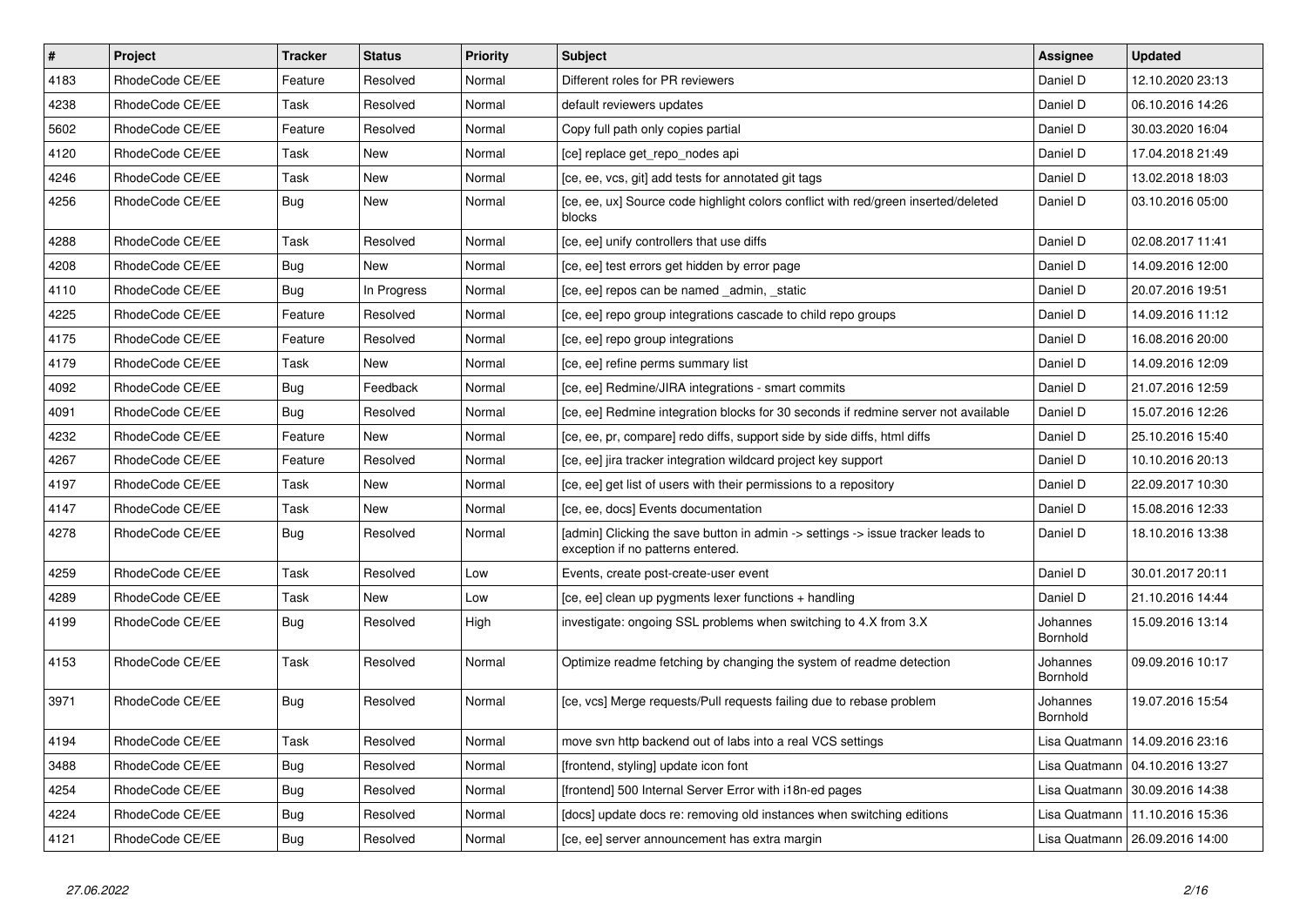| $\vert$ # | Project         | <b>Tracker</b> | <b>Status</b> | <b>Priority</b> | <b>Subject</b>                                                                                     | Assignee                     | <b>Updated</b>   |
|-----------|-----------------|----------------|---------------|-----------------|----------------------------------------------------------------------------------------------------|------------------------------|------------------|
| 4184      | RhodeCode CE/EE | Bug            | Resolved      | High            | fix content INT overflow bug                                                                       | Marcin<br>Kuzminski<br>[CTO] | 23.08.2016 10:31 |
| 4213      | RhodeCode CE/EE | Feature        | New           | High            | Embed PostgreSQL database                                                                          | Marcin<br>Kuzminski<br>[CTO] | 03.09.2016 23:45 |
| 4065      | RhodeCode CE/EE | <b>Bug</b>     | Resolved      | Normal          | [ux, login] 404 on login after comment attempt                                                     | Marcin<br>Kuzminski<br>[CTO] | 04.07.2016 00:40 |
| 4276      | RhodeCode CE/EE | <b>Bug</b>     | Resolved      | Normal          | System info page uses mercurial/git versions from RhodeCode instead of VCSServer                   | Marcin<br>Kuzminski<br>[CTO] | 14.11.2016 21:19 |
| 5382      | RhodeCode CE/EE | Feature        | <b>New</b>    | Normal          | Support for repository aliases                                                                     | Marcin<br>Kuzminski<br>[CTO] | 04.09.2017 15:17 |
| 4178      | RhodeCode CE/EE | <b>Bug</b>     | Resolved      | Normal          | RhodeCode EE OVA VM wont run on a ESX 6.0 host                                                     | Marcin<br>Kuzminski<br>[CTO] | 15.09.2016 13:25 |
| 4670      | RhodeCode CE/EE | Task           | Resolved      | Normal          | Release 4.5.1                                                                                      | Marcin<br>Kuzminski<br>[CTO] | 06.12.2016 21:13 |
| 4297      | RhodeCode CE/EE | Task           | Resolved      | Normal          | redo the my-pull-requests page to use the datagrid                                                 | Marcin<br>Kuzminski<br>[CTO] | 01.11.2016 09:31 |
| 5150      | RhodeCode CE/EE | Task           | Resolved      | Normal          | Password reset promts in my account should be hidden in accounts that are not of<br>type rhodecode | Marcin<br>Kuzminski<br>[CTO] | 02.01.2017 16:34 |
| 3483      | RhodeCode CE/EE | <b>Bug</b>     | New           | Normal          | oauth: disable 3rd party registration if RhodeCode registration is disabled                        | Marcin<br>Kuzminski<br>[CTO] | 13.04.2016 12:13 |
| 4000      | RhodeCode CE/EE | Feature        | <b>New</b>    | Normal          | Make compare more functional                                                                       | Marcin<br>Kuzminski<br>[CTO] | 18.11.2017 19:11 |
| 5386      | RhodeCode CE/EE | Task           | Resolved      | Normal          | Increase security for Email Change                                                                 | Marcin<br>Kuzminski<br>[CTO] | 17.02.2018 17:29 |
| 4193      | RhodeCode CE/EE | Feature        | In Progress   | Normal          | Improve Filter Functionality in the Change Log                                                     | Marcin<br>Kuzminski<br>[CTO] | 22.09.2017 10:25 |
| 5257      | RhodeCode CE/EE | <b>Bug</b>     | <b>New</b>    | Normal          | Git repository with big binary file provokes error and strange behavior/memory leak<br>of RH.      | Marcin<br>Kuzminski<br>[CTO] | 23.03.2017 22:02 |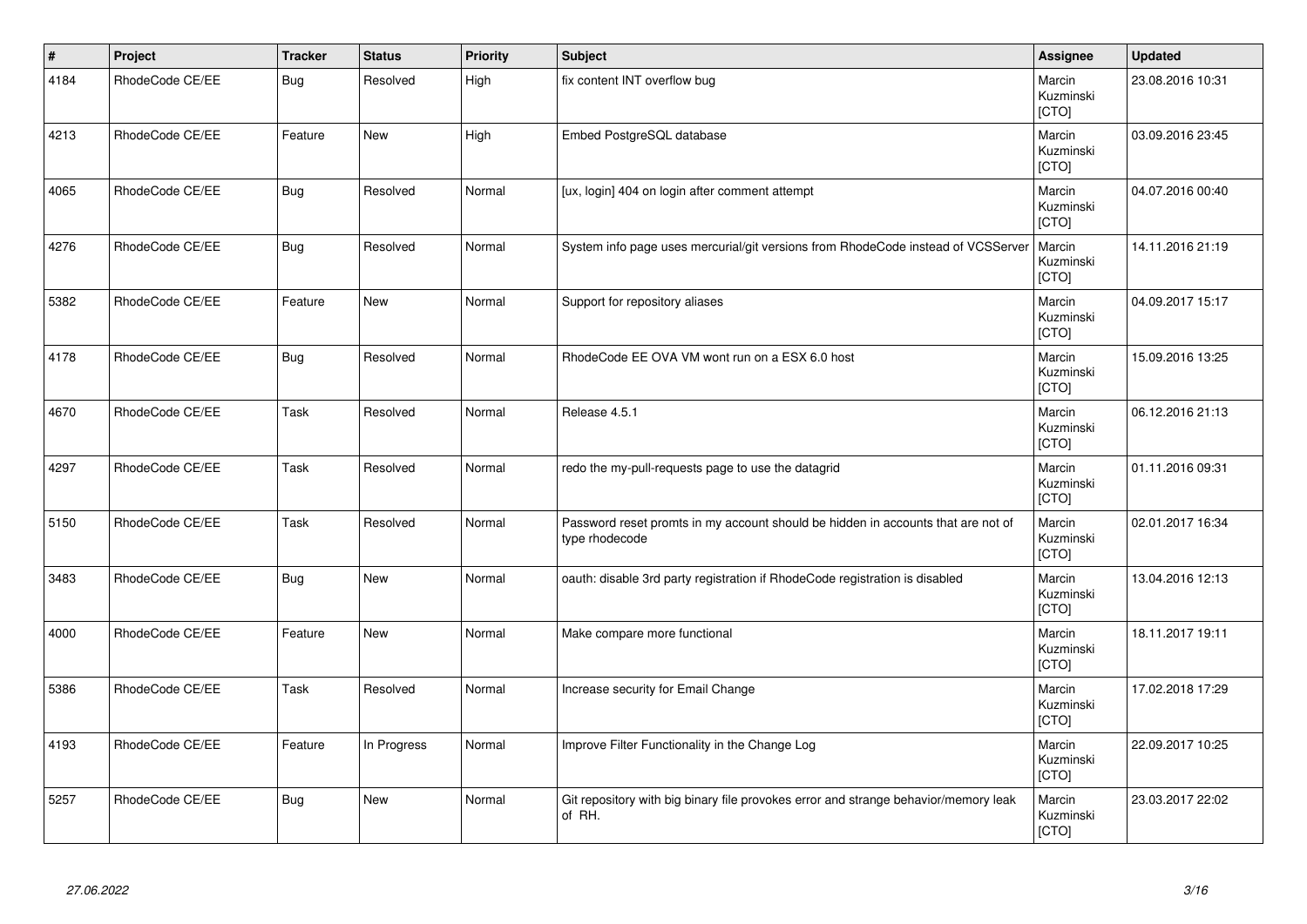| $\vert$ # | Project         | <b>Tracker</b> | <b>Status</b> | <b>Priority</b> | Subject                                                                               | Assignee                     | <b>Updated</b>   |
|-----------|-----------------|----------------|---------------|-----------------|---------------------------------------------------------------------------------------|------------------------------|------------------|
| 4281      | RhodeCode CE/EE | Task           | Resolved      | Normal          | Fix docs on To `increase database performance`                                        | Marcin<br>Kuzminski<br>[CTO] | 18.10.2016 16:39 |
| 4035      | RhodeCode CE/EE | <b>Bug</b>     | In Progress   | Normal          | failed to create whoosh index                                                         | Marcin<br>Kuzminski<br>[CTO] | 06.07.2016 00:04 |
| 5653      | RhodeCode CE/EE | Feature        | <b>New</b>    | Normal          | Extend SSH clone to support cloning by repo id.                                       | Marcin<br>Kuzminski<br>[CTO] | 17.02.2021 12:58 |
| 4036      | RhodeCode CE/EE | <b>Bug</b>     | Resolved      | Normal          | encrypted clone_uri can throw unicodeerror after key change                           | Marcin<br>Kuzminski<br>[CTO] | 27.06.2016 19:38 |
| 3556      | RhodeCode CE/EE | Task           | Resolved      | Normal          | Disable and rename initial_repo_scan flag                                             | Marcin<br>Kuzminski<br>[CTO] | 22.04.2016 14:33 |
| 4245      | RhodeCode CE/EE | Task           | Resolved      | Normal          | Convert control command to use http mode by default                                   | Marcin<br>Kuzminski<br>[CTO] | 14.10.2016 16:13 |
| 3454      | RhodeCode CE/EE | Task           | Feedback      | Normal          | [ce/ee] visually differentiate the two editions                                       | Marcin<br>Kuzminski<br>[CTO] | 10.08.2016 03:30 |
| 4211      | RhodeCode CE/EE | Feature        | Resolved      | Normal          | [ce, ee] increase webhook flexibility                                                 | Marcin<br>Kuzminski<br>[CTO] | 20.06.2022 10:55 |
| 4219      | RhodeCode CE/EE | Feature        | Resolved      | Normal          | [ce, ee] Add mandatory reviewers for pull requests                                    | Marcin<br>Kuzminski<br>[CTO] | 20.06.2017 15:23 |
| 4282      | RhodeCode CE/EE | Task           | Resolved      | Normal          | Add inode limit together with disk usage                                              | Marcin<br>Kuzminski<br>[CTO] | 19.10.2016 12:18 |
| 4250      | RhodeCode CE/EE | <b>Bug</b>     | Resolved      | Normal          | Adding a reviewer into existing PR doesn't set a reason.                              | Marcin<br>Kuzminski<br>[CTO] | 07.10.2016 20:05 |
| 3549      | RhodeCode CE/EE | <b>Bug</b>     | Resolved      | Normal          | [4.0.0 regression], file source links use last commit id instead of current commit id | Marcin<br>Kuzminski<br>[CTO] | 21.04.2016 16:10 |
| 5441      | RhodeCode CE/EE | Feature        | <b>New</b>    | Low             | Some files not parsed as XML files                                                    | Marcin<br>Kuzminski<br>[CTO] | 12.06.2018 12:23 |
| 5442      | RhodeCode CE/EE | Feature        | Resolved      | Low             | Preview of Jupyter notebooks                                                          | Marcin<br>Kuzminski<br>[CTO] | 16.01.2019 16:33 |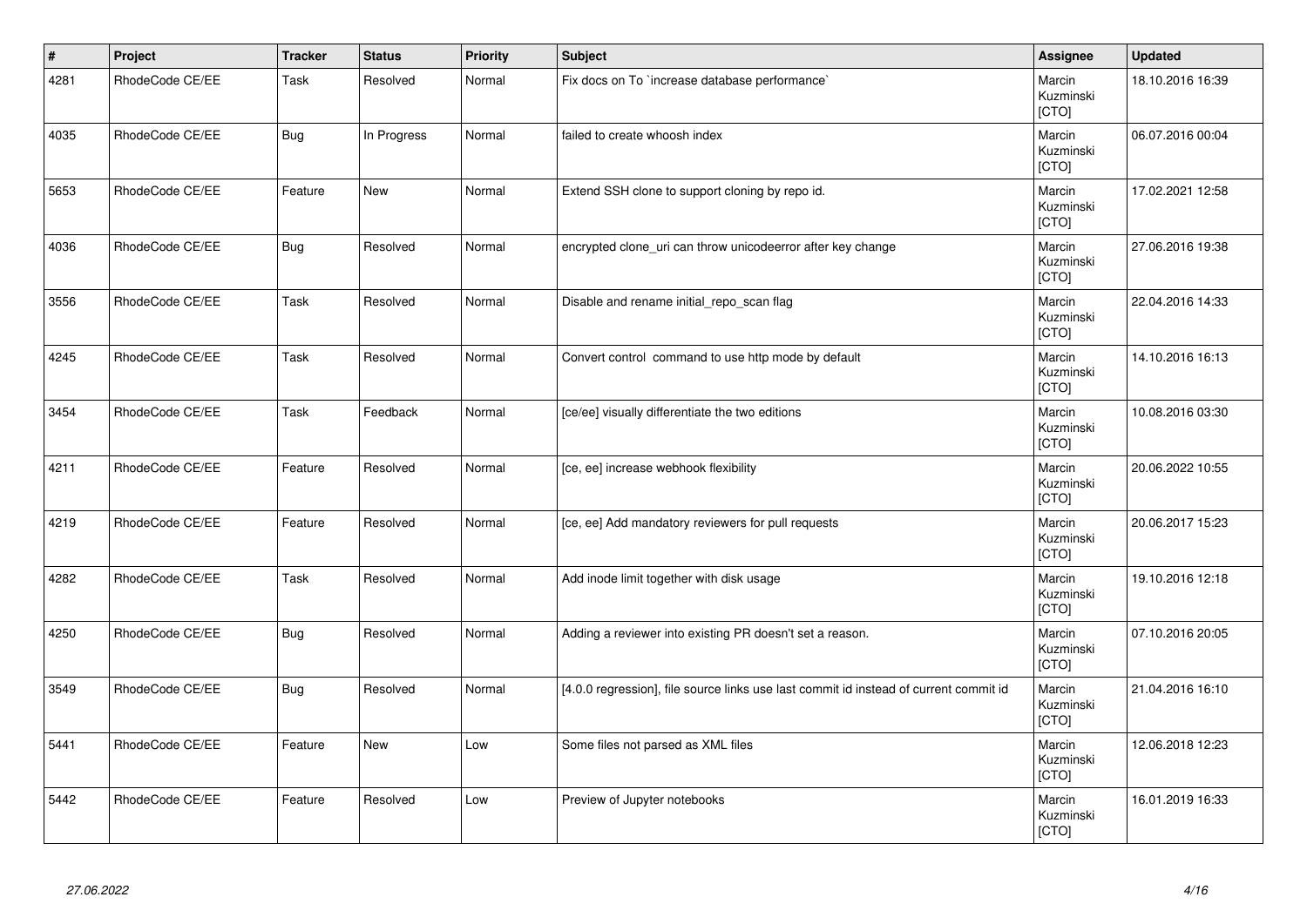| $\pmb{\#}$ | Project              | <b>Tracker</b> | <b>Status</b> | <b>Priority</b> | <b>Subject</b>                                                                                       | Assignee                     | <b>Updated</b>                    |
|------------|----------------------|----------------|---------------|-----------------|------------------------------------------------------------------------------------------------------|------------------------------|-----------------------------------|
| 4155       | RhodeCode CE/EE      | Bug            | Resolved      | Low             | Date of Last Change is not displayed correctly                                                       | Marcin<br>Kuzminski<br>[CTO] | 21.01.2020 02:20                  |
| 4052       | RhodeCode Appenlight | Task           | New           | Normal          | release fixes                                                                                        | Marcin Lulek                 | 29.06.2016 12:14                  |
| 4234       | RhodeCode CE/EE      | Task           | <b>New</b>    | Normal          | prepare and test RhodeCode VM image for AWS                                                          | Marcin Lulek                 | 11.07.2017 13:32                  |
| 5587       | RhodeCode CE/EE      | Bug            | Resolved      | Normal          | Broken metatags in 4.18.1                                                                            | Marcin Lulek                 | 29.01.2020 11:46                  |
| 4269       | RhodeCode CE/EE      | Support        | Resolved      | Normal          | Allow flash messages to be permanently surpressed                                                    | <b>Marcin Lulek</b>          | 14.10.2016 12:46                  |
| 4273       | RhodeCode CE/EE      | Bug            | Resolved      | Urgent          | GIT executable not seen by vcsserver                                                                 | Martin<br>Bornhold           | 13.10.2016 15:45                  |
| 4243       | RhodeCode CE/EE      | Support        | Resolved      | High            | Gist visibility update?                                                                              | Martin<br>Bornhold           | 27.09.2016 06:40                  |
| 4251       | RhodeCode CE/EE      | Task           | Feedback      | High            | [customer] Pull request with subrepos                                                                | Martin<br>Bornhold           | 10.11.2016 17:52                  |
| 4247       | RhodeCode CE/EE      | Bug            | Resolved      | Normal          | [vcs] Using current time as timestamp during archive creating leads to changing<br>hashes            | Martin<br>Bornhold           | 28.09.2016 12:07                  |
| 4279       | RhodeCode CE/EE      | Bug            | Resolved      | Normal          | re-captcha validation is broken                                                                      | Martin<br>Bornhold           | 26.10.2016 22:27                  |
| 1055       | RhodeCode CE/EE      | Feature        | Resolved      | Normal          | [pr, vcs] Expose the shadow repository of a pull request                                             | Martin<br>Bornhold           | 26.10.2016 10:33                  |
| 4244       | RhodeCode CE/EE      | Support        | Resolved      | Normal          | mod_dav_svn template error when using auth_realm with spaces in it                                   | Martin<br>Bornhold           | 28.09.2016 12:07                  |
| 4203       | RhodeCode CE/EE      | Task           | Resolved      | Normal          | Get rid of svn.proxy.parent_path_root, and replace it with reading storage location<br>from Database | Martin<br>Bornhold           | 22.09.2016 14:31                  |
| 4277       | RhodeCode CE/EE      | Bug            | Resolved      | Normal          | [frontend] System info page does not work correctly in safari.                                       | Martin<br>Bornhold           | 04.11.2016 12:08                  |
| 4237       | RhodeCode CE/EE      | Task           | Resolved      | Normal          | Enable HTTP support                                                                                  | Martin<br>Bornhold           | 12.10.2016 11:51                  |
| 3950       | RhodeCode CE/EE      | Bug            | Resolved      | Normal          | [ce, ee] trying to merge pr against a deleted branch/bookmark breaks the pr page                     | Martin<br>Bornhold           | 27.10.2016 16:12                  |
| 4271       | RhodeCode CE/EE      | Bug            | Resolved      | Normal          | Browsing new repository groups via SVN issue                                                         | Martin<br>Bornhold           | 19.10.2016 11:11                  |
| 5368       | RhodeCode CE/EE      | Feature        | Resolved      | Normal          | Mercurial: Close branch before merging it                                                            |                              | Mathieu Cantin   21.01.2020 02:11 |
| 3372       | RhodeCode CE/EE      | Bug            | In Progress   | High            | [Idap, groups] Customer gets an empty list of groups                                                 | Mikhail<br>Chernykh          | 08.06.2016 11:32                  |
| 5548       | RhodeCode CE/EE      | Feature        | New           | Normal          | Initial Search API                                                                                   | Peter Colledge               | 07.07.2019 22:21                  |
| 5523       | RhodeCode CE/EE      | Bug            | Resolved      | High            | user from AD is asked to change his password when logs in.                                           | Thierry<br>Wynsdau           | 28.05.2020 20:28                  |
| 5516       | RhodeCode CE/EE      | Support        | Resolved      | High            | Cannot log into RhodeCode                                                                            | Thierry<br>Wynsdau           | 28.05.2020 20:28                  |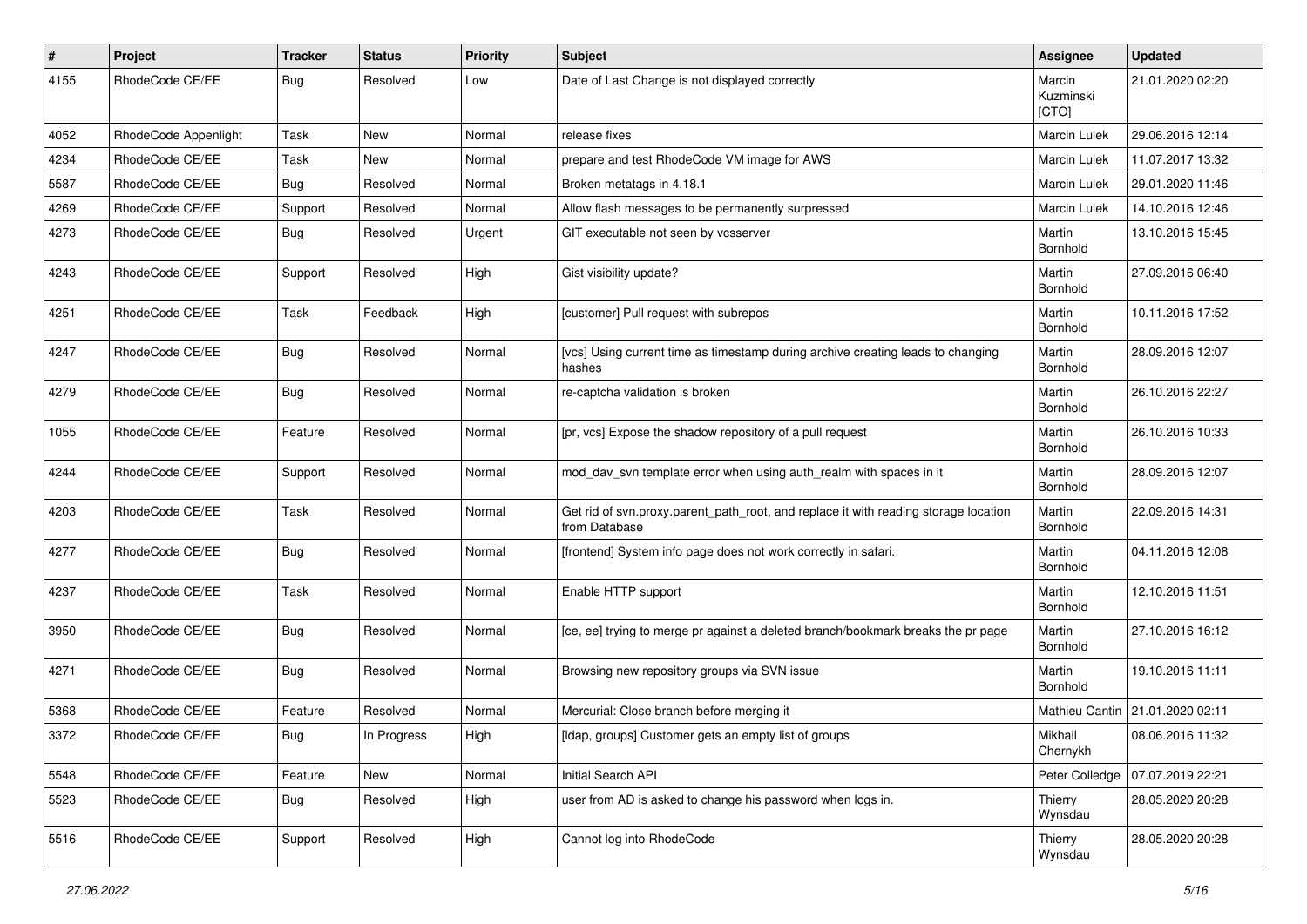| $\pmb{\#}$ | <b>Project</b>  | <b>Tracker</b> | <b>Status</b> | <b>Priority</b> | <b>Subject</b>                                                                                                     | <b>Assignee</b>    | <b>Updated</b>   |
|------------|-----------------|----------------|---------------|-----------------|--------------------------------------------------------------------------------------------------------------------|--------------------|------------------|
| 5553       | RhodeCode CE/EE | Bug            | New           | Normal          | Exceptions Tracker - Exception ID: 140095575901360 after upgrade to the lastes<br>version                          | Thierry<br>Wynsdau | 10.07.2019 10:33 |
| 5434       | RhodeCode CE/EE | <b>Bug</b>     | Resolved      | Immediate       | Locale problem                                                                                                     |                    | 01.10.2021 09:51 |
| 5491       | RhodeCode CE/EE | Support        | <b>New</b>    | Urgent          | Upgrade RhodeCode Community + VCSSERVER from 4.10.4 to 4.12.4, pull request<br>stop working with reviewers         |                    | 30.08.2018 09:47 |
| 5517       | RhodeCode CE/EE | Bug            | Resolved      | Urgent          | Problem with upgrading to Community-4.15                                                                           |                    | 11.12.2018 06:32 |
| 5621       | RhodeCode CE/EE | <b>Bug</b>     | Resolved      | Urgent          | $LDAP + User Groups authentication playing not working after upgrade to 4.19.x$                                    |                    | 15.06.2020 17:56 |
| 4166       | RhodeCode CE/EE | <b>Bug</b>     | Resolved      | Urgent          | [ce] Rhodecode crashing after MySQL error                                                                          |                    | 23.08.2016 23:35 |
| 5414       | RhodeCode CE/EE | Bug            | <b>New</b>    | High            | When Opening New Pull Request, Target Revision Default Is Undesireable                                             |                    | 11.04.2018 23:20 |
| 5519       | RhodeCode CE/EE | <b>Bug</b>     | <b>New</b>    | High            | User unable to fork the repo despite setting Repository Forking to Disabled                                        |                    | 11.12.2018 22:21 |
| 5622       | RhodeCode CE/EE | Bug            | Resolved      | High            | Upgrade from 4.18.3 to 4.19.3 broke all PRs                                                                        |                    | 28.07.2020 16:44 |
| 5436       | RhodeCode CE/EE | <b>Bug</b>     | Resolved      | High            | Unable To Open Pull Request in 4.11.2                                                                              |                    | 14.02.2018 11:14 |
| 4235       | RhodeCode CE/EE | Task           | Resolved      | High            | Support GIT LFS server                                                                                             |                    | 23.03.2017 17:24 |
| 5391       | RhodeCode CE/EE | Task           | Resolved      | High            | Secure Email change                                                                                                |                    | 17.04.2018 21:50 |
| 4304       | RhodeCode CE/EE | Bug            | Resolved      | High            | Search: Internal Server Error                                                                                      |                    | 26.11.2016 16:26 |
| 5645       | RhodeCode CE/EE | Bug            | New           | High            | Rhodecode returns 400 Bad request on huge mercurial repos                                                          |                    | 18.12.2020 06:29 |
| 5433       | RhodeCode CE/EE | <b>Bug</b>     | Resolved      | High            | RhodeCode Community 4.11 doesn't handle HG largefiles extension                                                    |                    | 01.02.2018 20:08 |
| 5636       | RhodeCode CE/EE | Bug            | Resolved      | High            | Remap and Rescan 500 Internal Server Error                                                                         |                    | 30.04.2021 08:53 |
| 5552       | RhodeCode CE/EE | Feature        | <b>New</b>    | High            | PR dependency across repos                                                                                         |                    | 22.06.2019 01:15 |
| 5399       | RhodeCode CE/EE | Bug            | In Progress   | High            | Issues with Git LFS integration                                                                                    |                    | 07.07.2019 22:21 |
| 5680       | RhodeCode CE/EE | Bug            | <b>New</b>    | High            | Inconsistent timezone display                                                                                      |                    | 20.04.2022 14:15 |
| 5489       | RhodeCode CE/EE | Bug            | Resolved      | High            | grant_user_permission_to_repo_group API call fails to set permissions on child<br>repos                            |                    | 11.07.2018 09:57 |
| 5513       | RhodeCode CE/EE | Bug            | Resolved      | High            | Gist: GitHub flavoured markdown gist creation fails                                                                |                    | 07.07.2019 22:21 |
| 4206       | RhodeCode CE/EE | <b>Bug</b>     | Resolved      | High            | Error creating SVN groups                                                                                          |                    | 15.09.2016 13:24 |
| 5567       | RhodeCode CE/EE | Bug            | Resolved      | High            | Error after PR was updated                                                                                         |                    | 20.01.2020 10:04 |
| 5528       | RhodeCode CE/EE | Bug            | Resolved      | High            | Empty Unicode file causes the PR to return HTTP 500                                                                |                    | 28.02.2019 13:52 |
| 4116       | RhodeCode CE/EE | Bug            | New           | High            | [ee] Starting EE or running paster commands like setup-rhodecode does not work<br>without setting LC ALL properly. |                    | 18.08.2016 21:03 |
| 5560       | RhodeCode CE/EE | Bug            | Resolved      | High            | Check all permission API function to flush caches for auth_perms                                                   |                    | 08.06.2021 23:56 |
| 5524       | RhodeCode CE/EE | Bug            | <b>New</b>    | High            | Cannot log into RhodeCode anymore                                                                                  |                    | 15.01.2019 17:08 |
| 5510       | RhodeCode CE/EE | <b>Bug</b>     | New           | High            | AssertionError: unexpected parameters: user_agent & hook_type                                                      |                    | 31.07.2021 11:14 |
| 4677       | RhodeCode CE/EE | Support        | Resolved      | High            | API get_repo_refs not working?                                                                                     |                    | 19.12.2016 11:46 |
| 3364       | RhodeCode CE/EE | Support        | New           | High            | Allow Specifying the Commit Message for Pull Request Merges                                                        |                    | 17.04.2018 21:51 |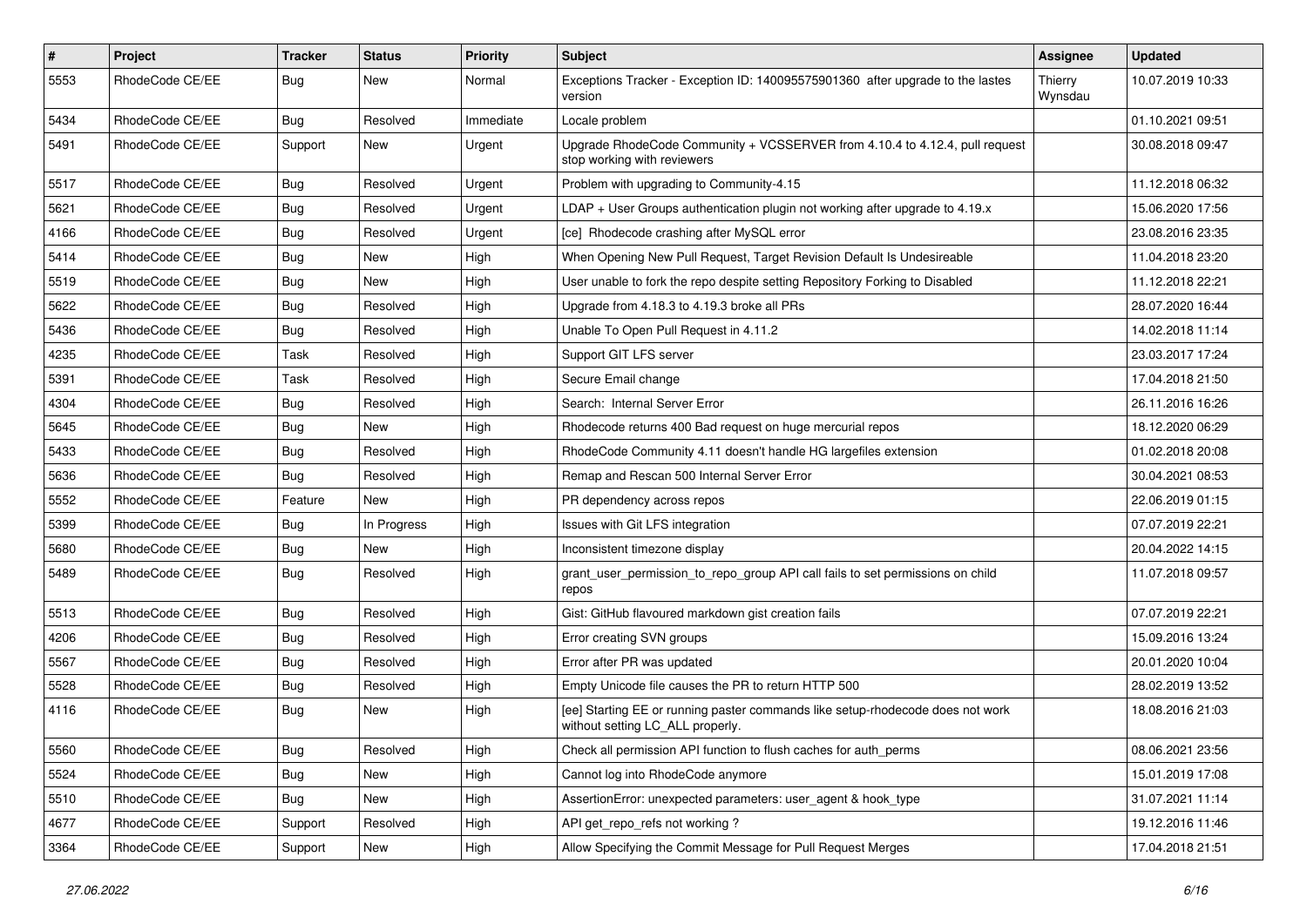| $\pmb{\#}$ | Project         | <b>Tracker</b> | <b>Status</b> | <b>Priority</b> | <b>Subject</b>                                                                                                                    | <b>Assignee</b> | <b>Updated</b>   |
|------------|-----------------|----------------|---------------|-----------------|-----------------------------------------------------------------------------------------------------------------------------------|-----------------|------------------|
| 5289       | RhodeCode CE/EE | Feature        | New           | High            | Ability to Upload/Replace a file using the UI                                                                                     |                 | 22.09.2017 10:29 |
| 5639       | RhodeCode CE/EE | Support        | New           | High            | 500 Internal Server Error   The server has either erred  after importing Database<br>from backup                                  |                 | 22.11.2020 09:15 |
| 5502       | RhodeCode CE/EE | Bug            | Resolved      | High            | 500 error when using multiple custom branch permissions                                                                           |                 | 07.12.2018 09:49 |
| 5518       | RhodeCode CE/EE | Bug            | Resolved      | Normal          | Zero-sized files in /rhodecode/config/rcextensions/examples                                                                       |                 | 21.01.2020 02:18 |
| 5588       | RhodeCode CE/EE | <b>Bug</b>     | New           | Normal          | wrong rendering of issue tracker pattern                                                                                          |                 | 29.01.2020 11:24 |
| 5573       | RhodeCode CE/EE | <b>Bug</b>     | Resolved      | Normal          | Wrong notification Base Url for Email-Integrations                                                                                |                 | 16.01.2020 08:53 |
| 3977       | RhodeCode CE/EE | Feature        | New           | Normal          | Wiki                                                                                                                              |                 | 05.06.2016 21:11 |
| 5626       | RhodeCode CE/EE | Bug            | New           | Normal          | Whoosh full-text indexing is fully indexing all repos, not recognizing forks                                                      |                 | 02.07.2020 19:24 |
| 737        | Documentation   | Task           | New           | Normal          | What is an extra field and how do you add it?                                                                                     |                 | 01.07.2016 14:15 |
| 5506       | RhodeCode CE/EE | <b>Bug</b>     | New           | Normal          | Web UI fonts are not looking good and is difficult to read for people with low vision                                             |                 | 26.10.2018 09:38 |
| 5210       | RhodeCode CE/EE | <b>Bug</b>     | Resolved      | Normal          | webook problems                                                                                                                   |                 | 13.02.2017 19:43 |
| 5471       | RhodeCode CE/EE | Bug            | New           | Normal          | Webhook integration failing: need more than 3 values to unpack                                                                    |                 | 01.06.2018 02:26 |
| 5412       | RhodeCode CE/EE | <b>Bug</b>     | Resolved      | Normal          | Webhook for "pullrequest commented" event returns incomplete data                                                                 |                 | 27.02.2018 18:00 |
| 5492       | RhodeCode CE/EE | <b>Bug</b>     | New           | Normal          | VCSServer + SVN 1.10                                                                                                              |                 | 26.07.2018 15:01 |
| 4227       | RhodeCode CE/EE | Support        | Resolved      | Normal          | VBScript files detected as text/plain - no syntax highlighting                                                                    |                 | 14.09.2016 22:38 |
| 5266       | RhodeCode CE/EE | Bug            | Resolved      | Normal          | Validate if changes in target branches get's propagated on Pull request updates                                                   |                 | 05.04.2017 18:10 |
| 4216       | RhodeCode CE/EE | Task           | New           | Normal          | [ux, renderers] implement consistent rendering for text fields                                                                    |                 | 06.09.2016 11:46 |
| 4051       | RhodeCode CE/EE | Task           | New           | Normal          | [ux, renderering] Consistent formatting on text fields.                                                                           |                 | 22.09.2017 10:27 |
| 4144       | RhodeCode CE/EE | Feature        | New           | Normal          | [ux] improve enable/disable of notifications                                                                                      |                 | 02.08.2016 17:19 |
| 3460       | RhodeCode CE/EE | Feature        | New           | Normal          | [ux, frontend] hide "show more" button when there is nothing more to show                                                         |                 | 11.04.2016 13:37 |
| 3455       | RhodeCode CE/EE | Feature        | <b>New</b>    | Normal          | [ux] commit message search should render entire commit message                                                                    |                 | 07.04.2016 17:50 |
| 3441       | RhodeCode CE/EE | Bug            | New           | Normal          | [ux] clicking on line in file view scrolls to that line                                                                           |                 | 05.04.2016 13:35 |
| 3939       | RhodeCode CE/EE | Bug            | New           | Normal          | [ux] changelog filter blank after going back in browser                                                                           |                 | 18.05.2016 14:50 |
| 4003       | RhodeCode CE/EE | Task           | Resolved      | Normal          | User personal repository groups improvements                                                                                      |                 | 07.11.2016 16:12 |
| 5259       | RhodeCode CE/EE | Bug            | Resolved      | Normal          | user-journal storage changes                                                                                                      |                 | 12.04.2017 00:04 |
| 5400       | RhodeCode CE/EE | Task           | New           | Normal          | User group - subgroup support                                                                                                     |                 | 06.11.2017 22:00 |
| 5544       | RhodeCode CE/EE | Support        | Resolved      | Normal          | Use of authentication token with LDAP account results in account lockout when max<br>bad password attempts are configured in LDAP |                 | 27.02.2019 10:09 |
| 5269       | RhodeCode CE/EE | Support        | New           | Normal          | Upgrade from RC EE 3.7.1 to RC EE 4.x                                                                                             |                 | 29.06.2017 19:36 |
| 5584       | RhodeCode CE/EE | Feature        | New           | Normal          | "update pull request link" message on vcs client                                                                                  |                 | 23.01.2020 10:32 |
| 2844       | RhodeCode CE/EE | Task           | New           | Normal          | Update Bcrypt to a maintained version                                                                                             |                 | 17.02.2018 20:37 |
| 5348       | Documentation   | <b>Bug</b>     | New           | Normal          | Uninstall documentaion missing some steps                                                                                         |                 | 06.07.2017 10:25 |
| 5475       | RhodeCode CE/EE | <b>Bug</b>     | New           | Normal          | Unable to locate user in OpenLDAP directory via Idaps                                                                             |                 | 08.06.2018 20:06 |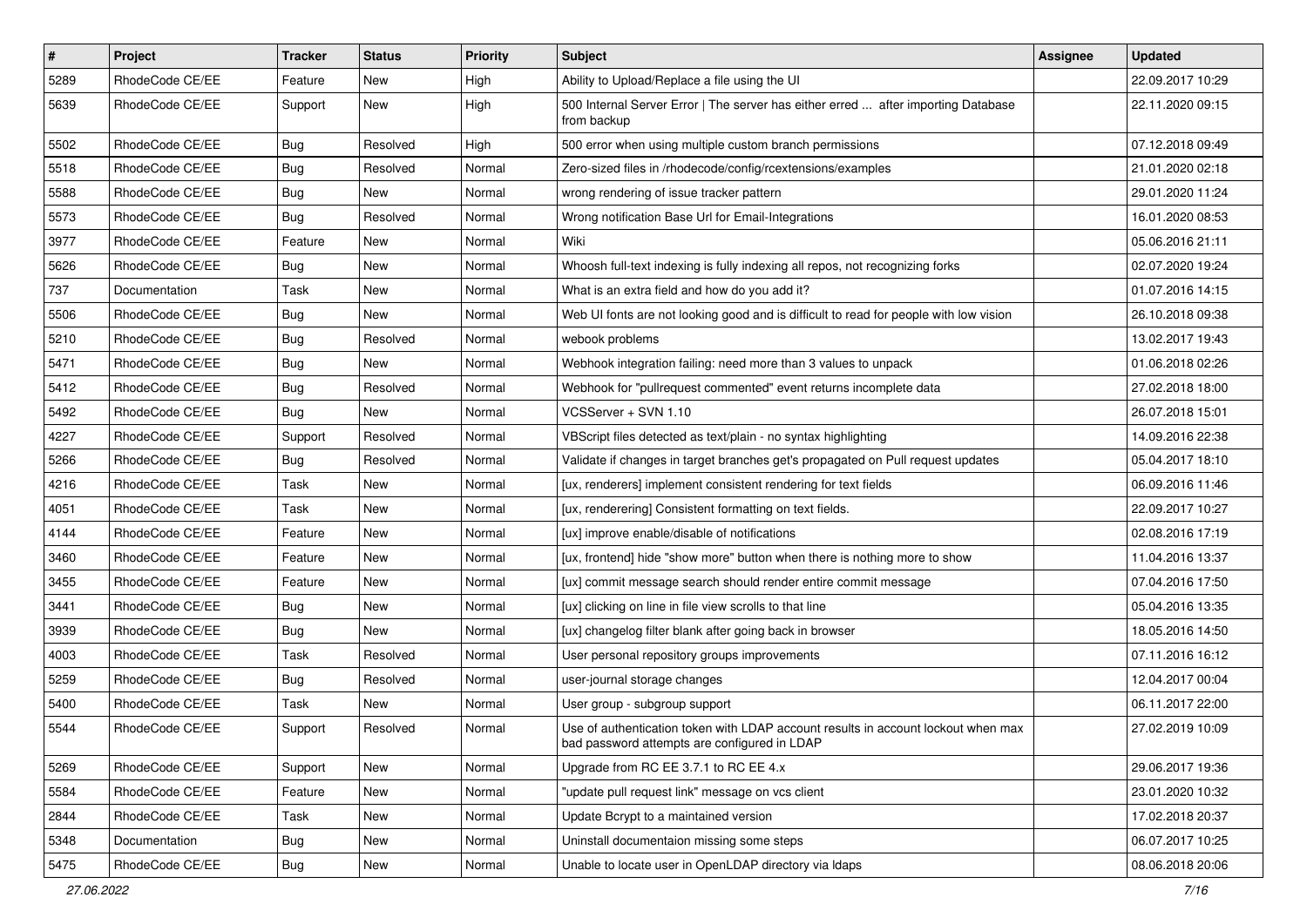| $\pmb{\#}$ | Project              | <b>Tracker</b> | <b>Status</b> | <b>Priority</b> | <b>Subject</b>                                                                          | <b>Assignee</b> | <b>Updated</b>   |
|------------|----------------------|----------------|---------------|-----------------|-----------------------------------------------------------------------------------------|-----------------|------------------|
| 5672       | RhodeCode CE/EE      | <b>Bug</b>     | New           | Normal          | Unable to browse git repository folders with # in names                                 |                 | 16.12.2021 18:13 |
| 5316       | RhodeCode CE/EE      | Feature        | In Progress   | Normal          | UI should provide checkout URL for a SVN path                                           |                 | 06.11.2017 21:59 |
| 5547       | RhodeCode CE/EE      | Bug            | New           | Normal          | UI not consistent between Firefox and Chrome                                            |                 | 01.03.2019 23:35 |
| 4255       | RhodeCode CE/EE      | <b>Bug</b>     | New           | Normal          | [translation, i18n] translation not being applied to integrations pages                 |                 | 30.09.2016 15:56 |
| 5559       | RhodeCode CE/EE      | Bug            | New           | Normal          | Timezone handling issue on repos list                                                   |                 | 07.07.2019 22:19 |
| 4061       | RhodeCode Appenlight | Feature        | New           | Normal          | Timezone for applications                                                               |                 | 30.06.2016 15:16 |
| 5624       | RhodeCode CE/EE      | Bug            | New           | Normal          | Timeout when trying to test SMTP email configuration                                    |                 | 01.07.2020 20:01 |
| 3555       | RhodeCode CE/EE      | Bug            | Resolved      | Normal          | Then disabled repo location change the panel should explicitly state that it's disabled |                 | 25.04.2016 10:34 |
| 4090       | RhodeCode CE/EE      | <b>Bug</b>     | Resolved      | Normal          | test ticket                                                                             |                 | 09.03.2021 20:39 |
| 4188       | RhodeCode CE/EE      | Bug            | New           | Normal          | [tests, svn] changeset tests produce different results for svn                          |                 | 22.08.2016 09:54 |
| 4189       | RhodeCode CE/EE      | Bug            | New           | Normal          | [tests, git] count of commit ids is different for git than hg when comparing remote     |                 | 22.08.2016 12:34 |
| 4190       | RhodeCode CE/EE      | <b>Bug</b>     | New           | Normal          | [tests] fix or remove rst xss inline test                                               |                 | 22.08.2016 12:15 |
| 5649       | RhodeCode CE/EE      | Bug            | <b>New</b>    | Normal          | test-file-upload                                                                        |                 | 17.12.2020 23:08 |
| 4299       | RhodeCode CE/EE      | Task           | New           | Normal          | TEMPLATE repo groups                                                                    |                 | 22.09.2017 10:26 |
| 5277       | RhodeCode CE/EE      | Bug            | Resolved      | Normal          | table id=user_list_table - Ajax error                                                   |                 | 13.04.2017 01:04 |
| 3986       | RhodeCode Appenlight | Bug            | New           | Normal          | table headers should be left aligned                                                    |                 | 07.06.2016 11:53 |
| 3357       | RhodeCode CE/EE      | Bug            | Resolved      | Normal          | switch to sometimes fails to load files metadata                                        |                 | 30.03.2016 10:56 |
| 5394       | RhodeCode CE/EE      | Support        | <b>New</b>    | Normal          | SVN to Git / Mercurial Migration                                                        |                 | 03.10.2017 09:29 |
| 3022       | RhodeCode CE/EE      | Bug            | New           | Normal          | SVN support with repositories groups                                                    |                 | 26.07.2016 18:25 |
| 5541       | RhodeCode CE/EE      | Support        | New           | Normal          | <b>SVN Settings: Repository Patterns</b>                                                |                 | 16.12.2019 15:35 |
| 4089       | RhodeCode CE/EE      | Bug            | Resolved      | Normal          | svn repository does not exist                                                           |                 | 12.06.2018 12:29 |
| 5395       | RhodeCode CE/EE      | Support        | Resolved      | Normal          | Svn protocols and performance                                                           |                 | 04.04.2019 18:08 |
| 3922       | RhodeCode CE/EE      | Bug            | <b>New</b>    | Normal          | svn backend returns different diff to git/hg backends                                   |                 | 11.05.2016 14:29 |
| 4207       | RhodeCode CE/EE      | Feature        | Resolved      | Normal          | Support for obsolescence markers in changelog UI                                        |                 | 19.05.2017 16:14 |
| 5533       | RhodeCode Control    | Feature        | In Progress   | Normal          | Support busybox tar                                                                     |                 | 09.02.2019 22:09 |
| 4312       | RhodeCode CE/EE      | Task           | <b>New</b>    | Normal          | Storage location changes                                                                |                 | 11.07.2017 13:31 |
| 5569       | RhodeCode CE/EE      | <b>Bug</b>     | Resolved      | Normal          | SshWrapper error                                                                        |                 | 21.01.2020 02:02 |
| 5343       | RhodeCode CE/EE      | Task           | Resolved      | Normal          | SSH key management and SSH support                                                      |                 | 18.08.2017 23:50 |
| 5593       | RhodeCode CE/EE      | Support        | New           | Normal          | SSH connections                                                                         |                 | 17.02.2020 16:18 |
| 3990       | RhodeCode Appenlight | Bug            | New           | Normal          | some dashboard builder buttons are up against fields                                    |                 | 07.06.2016 12:01 |
| 4676       | RhodeCode CE/EE      | Bug            | Resolved      | Normal          | Some admin passwords can make installation fail                                         |                 | 16.12.2016 16:16 |
| 5520       | RhodeCode CE/EE      | Feature        | Resolved      | Normal          | Show the head commits shas when the merge is prevented due to multiple heads            |                 | 28.02.2019 13:52 |
| 5614       | RhodeCode CE/EE      | Feature        | Resolved      | Normal          | Show context function name in hg diffs                                                  |                 | 23.04.2020 13:43 |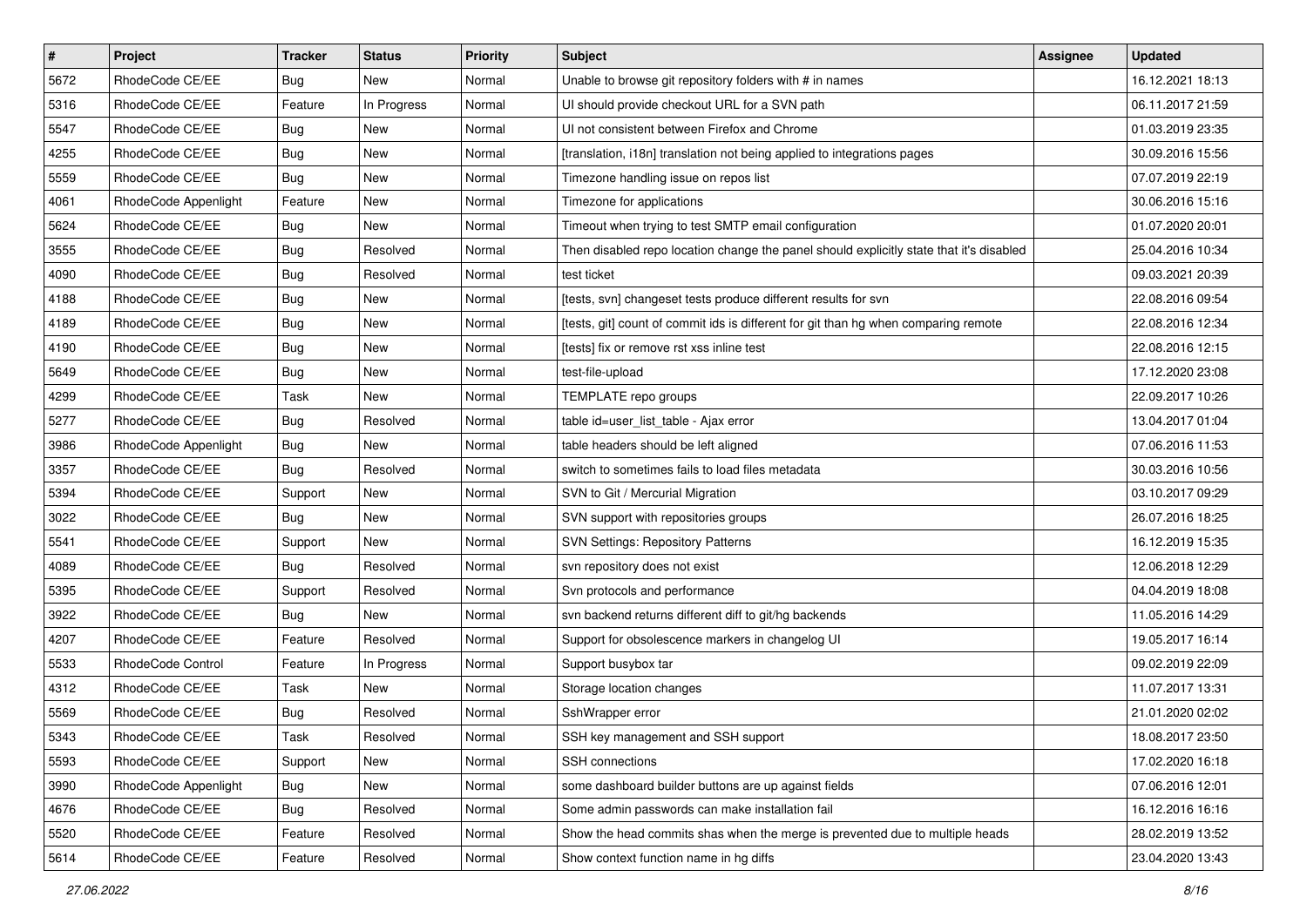| $\sharp$ | <b>Project</b>       | <b>Tracker</b> | <b>Status</b> | Priority | <b>Subject</b>                                                                                              | <b>Assignee</b> | <b>Updated</b>   |
|----------|----------------------|----------------|---------------|----------|-------------------------------------------------------------------------------------------------------------|-----------------|------------------|
| 5512     | RhodeCode CE/EE      | Bug            | New           | Normal   | Show commit phase in summary view                                                                           |                 | 09.11.2018 21:37 |
| 5484     | RhodeCode CE/EE      | Support        | <b>New</b>    | Normal   | Setting up ssh, remote hg not found                                                                         |                 | 06.07.2018 23:41 |
| 4226     | RhodeCode CE/EE      | Feature        | New           | Normal   | [settings, system info] add VCS and Channelstream status to System Info                                     |                 | 14.09.2016 16:45 |
| 5619     | RhodeCode CE/EE      | Bug            | Resolved      | Normal   | Setting Landing Commit to SVN Trunk results in Files tab hitting a 404                                      |                 | 04.06.2020 23:51 |
| 4059     | RhodeCode Appenlight | Feature        | <b>New</b>    | Normal   | <b>Server Monitoring</b>                                                                                    |                 | 30.06.2016 15:15 |
| 3967     | RhodeCode CE/EE      | Support        | In Progress   | Normal   | Server 500 error                                                                                            |                 | 11.08.2016 13:39 |
| 5202     | RhodeCode CE/EE      | Task           | Resolved      | Normal   | run git gc and git repack on GIT repos when we have a scheduler via celery in<br>pyramid                    |                 | 04.12.2017 20:49 |
| 3504     | RhodeCode CE/EE      | Task           | In Progress   | Normal   | [routing] Move static assets under a common prefix                                                          |                 | 19.07.2016 12:27 |
| 4303     | RhodeCode CE/EE      | Support        | New           | Normal   | rhodecode instance                                                                                          |                 | 08.11.2016 16:32 |
| 5531     | RhodeCode Tools      | Bug            | New           | Normal   | rhodecode-index: default cli opts overwrite given mapping file                                              |                 | 17.07.2020 17:36 |
| 5450     | RhodeCode Tools      | Bug            | New           | Normal   | rhodecode-api get license info no longer works                                                              |                 | 17.07.2018 15:01 |
| 5540     | RhodeCode CE/EE      | <b>Bug</b>     | New           | Normal   | Rhode Code 4.15.2 VCS Caching(?) behaviour                                                                  |                 | 25.02.2019 17:01 |
| 5278     | RhodeCode CE/EE      | Feature        | New           | Normal   | Require support for git repositories of the form git://                                                     |                 | 13.04.2017 15:20 |
| 3991     | RhodeCode Appenlight | <b>Bug</b>     | Resolved      | Normal   | report logs need upper margin                                                                               |                 | 21.06.2016 18:55 |
| 5670     | RhodeCode CE/EE      | <b>Bug</b>     | <b>New</b>    | Normal   | Repo-level administrators can usurp owner of repoistory                                                     |                 | 01.12.2021 16:18 |
| 5380     | RhodeCode CE/EE      | Bug            | Resolved      | Normal   | repo commits pageintion error                                                                               |                 | 06.09.2017 19:16 |
| 5543     | RhodeCode CE/EE      | Feature        | New           | Normal   | Repo API should have equivalent get_repo_audit_logs() to User API call<br>get user audit logs()             |                 | 26.02.2019 12:22 |
| 3376     | RhodeCode CE/EE      | Task           | New           | Normal   | Repo action plugins                                                                                         |                 | 24.03.2016 15:21 |
| 4060     | RhodeCode Appenlight | Feature        | <b>New</b>    | Normal   | Replayable requests                                                                                         |                 | 30.06.2016 15:15 |
| 5198     | RhodeCode CE/EE      | Task           | Resolved      | Normal   | remove pyro4 from enterprise                                                                                |                 | 07.02.2017 19:28 |
| 5509     | RhodeCode CE/EE      | <b>Bug</b>     | <b>New</b>    | Normal   | Remove `limportant attributes` from UI elements                                                             |                 | 07.12.2018 07:40 |
| 5635     | RhodeCode CE/EE      | Feature        | Resolved      | Normal   | Remember column sorted by of the "Pull Requests You Participate In" table                                   |                 | 30.11.2020 22:30 |
| 5570     | RhodeCode CE/EE      | Bug            | <b>New</b>    | Normal   | Remap repositories always fail in RhodeCode community                                                       |                 | 04.10.2019 14:50 |
| 4678     | RhodeCode CE/EE      | Task           | Resolved      | Normal   | Release 4.5.2                                                                                               |                 | 19.12.2016 17:32 |
| 4108     | RhodeCode CE/EE      | Task           | Resolved      | Normal   | Release 4.2.2                                                                                               |                 | 14.10.2016 13:08 |
| 5235     | RhodeCode CE/EE      | Task           | Resolved      | Normal   | relative image support                                                                                      |                 | 10.03.2017 23:37 |
| 5664     | RhodeCode CE/EE      | Bug            | New           | Normal   | Regression: When assigning permissions, cannot see own group in auto-complete<br>without special conditions |                 | 29.07.2021 10:49 |
| 5620     | RhodeCode CE/EE      | Bug            | Resolved      | Normal   | Regression of mail rendering in Thunderbird                                                                 |                 | 15.06.2020 16:45 |
| 5571     | RhodeCode CE/EE      | Bug            | Resolved      | Normal   | redmine does not work with firefox any more                                                                 |                 | 25.10.2019 12:38 |
| 2539     | RhodeCode CE/EE      | Feature        | Feedback      | Normal   | Recursive deletion of resources                                                                             |                 | 20.04.2016 08:52 |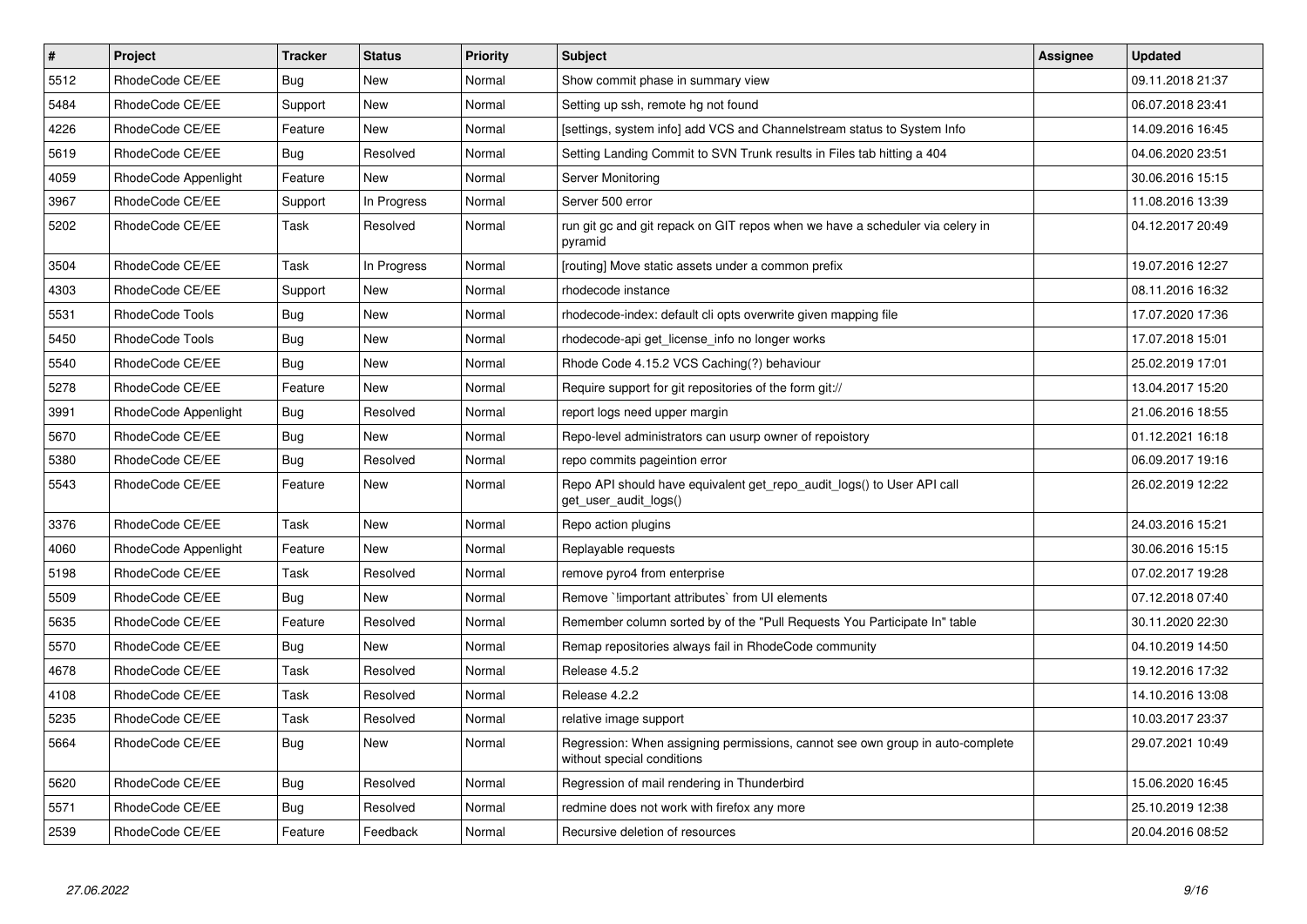| $\pmb{\#}$ | <b>Project</b>       | <b>Tracker</b> | <b>Status</b> | <b>Priority</b> | <b>Subject</b>                                                                                                                       | Assignee | <b>Updated</b>   |
|------------|----------------------|----------------|---------------|-----------------|--------------------------------------------------------------------------------------------------------------------------------------|----------|------------------|
| 4081       | RhodeCode CE/EE      | Support        | Resolved      | Normal          | Receiving server 500 error when trying to clone repo from windows client using<br>eclipse                                            |          | 12.07.2016 14:30 |
| 4169       | RhodeCode CE/EE      | Task           | Resolved      | Normal          | re-architecture celery support                                                                                                       |          | 17.11.2017 19:21 |
| 5583       | RhodeCode CE/EE      | Feature        | Resolved      | Normal          | rcextensions hook for pull request comment                                                                                           |          | 23.04.2020 13:42 |
| 5501       | RhodeCode Control    | Bug            | <b>New</b>    | Normal          | rccontrol throwing rccontrol.lib.exceptions.SupervisorFailedToStart                                                                  |          | 19.05.2022 19:32 |
| 5494       | RhodeCode CE/EE      | Bug            | <b>New</b>    | Normal          | rccontrol's python package management causes slow VCS SSH                                                                            |          | 02.04.2019 11:56 |
| 5634       | RhodeCode CE/EE      | Bug            | Resolved      | Normal          | Quick Search Toolbar bugs out if pull request contains unicode double quote<br>character "                                           |          | 12.10.2020 23:13 |
| 5642       | RhodeCode CE/EE      | Feature        | Resolved      | Normal          | pull request version column in commit list                                                                                           |          | 30.04.2021 08:53 |
| 5652       | RhodeCode CE/EE      | <b>Bug</b>     | Resolved      | Normal          | Pull Requests: when title and descriptions contains character [] {} and () index out of<br>bound when attempting to comment/approve. |          | 30.04.2021 08:53 |
| 5651       | RhodeCode CE/EE      | Bug            | Resolved      | Normal          | Pull requests can get stuck if the diff is too large (it was created by mistake but we<br>can't open it to delete it)                |          | 30.04.2021 08:53 |
| 5596       | RhodeCode CE/EE      | Bug            | Resolved      | Normal          | Pull Request duplicated after description edit                                                                                       |          | 14.04.2020 13:28 |
| 5590       | RhodeCode CE/EE      | Bug            | New           | Normal          | Pull Request creation takes 2 minutes                                                                                                |          | 28.05.2020 20:48 |
| 5272       | RhodeCode CE/EE      | Feature        | Resolved      | Normal          | <b>Pull Request checklist</b>                                                                                                        |          | 21.01.2020 02:09 |
| 5521       | RhodeCode CE/EE      | Bug            | Resolved      | Normal          | Proxing SVN http requests does not work when using prefix for rhodecode.                                                             |          | 28.02.2019 13:52 |
| 5628       | Documentation        | Bug            | <b>New</b>    | Normal          | Problems with SSH Connection docs                                                                                                    |          | 06.05.2022 21:14 |
| 5271       | RhodeCode CE/EE      | Feature        | New           | Normal          | Private comments                                                                                                                     |          | 07.04.2017 12:01 |
| 5644       | RhodeCode CE/EE      | <b>Bug</b>     | New           | Normal          | PR inks to comments not working if files are collapsed                                                                               |          | 02.12.2020 10:42 |
| 5561       | RhodeCode CE/EE      | Bug            | Resolved      | Normal          | PR diff doesn't update when target changes                                                                                           |          | 21.05.2020 11:53 |
| 5515       | RhodeCode CE/EE      | Bug            | Resolved      | Normal          | PR default reviewer is incorrect                                                                                                     |          | 28.02.2019 13:52 |
| 5677       | RhodeCode CE/EE      | Support        | <b>New</b>    | Normal          | PR cross merge                                                                                                                       |          | 28.01.2022 16:59 |
| 5347       | Documentation        | <b>Bug</b>     | New           | Normal          | Post Install steps should include Apache or Nginx setup.                                                                             |          | 06.07.2017 10:23 |
| 3250       | RhodeCode CE/EE      | Bug            | New           | Normal          | Posting a comment message is very slow !                                                                                             |          | 17.03.2016 12:57 |
| 5337       | RhodeCode CE/EE      | Bug            | Resolved      | Normal          | Possible memory leak after few Git Pull Requests                                                                                     |          | 08.08.2017 13:08 |
| 4151       | RhodeCode CE/EE      | Task           | Resolved      | Normal          | [packaging] Subversion to current 1.9.X                                                                                              |          | 09.09.2016 10:18 |
| 4056       | RhodeCode Appenlight | Feature        | New           | Normal          | Optionally allow to filter graphs per machine in dashboard                                                                           |          | 30.06.2016 15:12 |
| 5203       | RhodeCode CE/EE      | Task           | Resolved      | Normal          | optimise large repos speed                                                                                                           |          | 08.09.2017 16:10 |
| 3923       | RhodeCode CE/EE      | Bug            | New           | Normal          | odd exception on running internal-code                                                                                               |          | 09.08.2016 10:54 |
| 3484       | RhodeCode CE/EE      | Task           | New           | Normal          | oauth: reduce required permissions for 3rd party                                                                                     |          | 13.04.2016 12:33 |
| 5505       | RhodeCode CE/EE      | <b>Bug</b>     | Resolved      | Normal          | Notification emails from RhodeCode is garbled in Outlook 2016 web client                                                             |          | 07.12.2018 09:49 |
| 5164       | RhodeCode CE/EE      | <b>Bug</b>     | Resolved      | Normal          | non-web calls are leaking session objects                                                                                            |          | 13.01.2017 01:30 |
| 2264       | RhodeCode CE/EE      | Bug            | Resolved      | Normal          | New user password change doesn't actually require a password change.                                                                 |          | 12.08.2016 16:01 |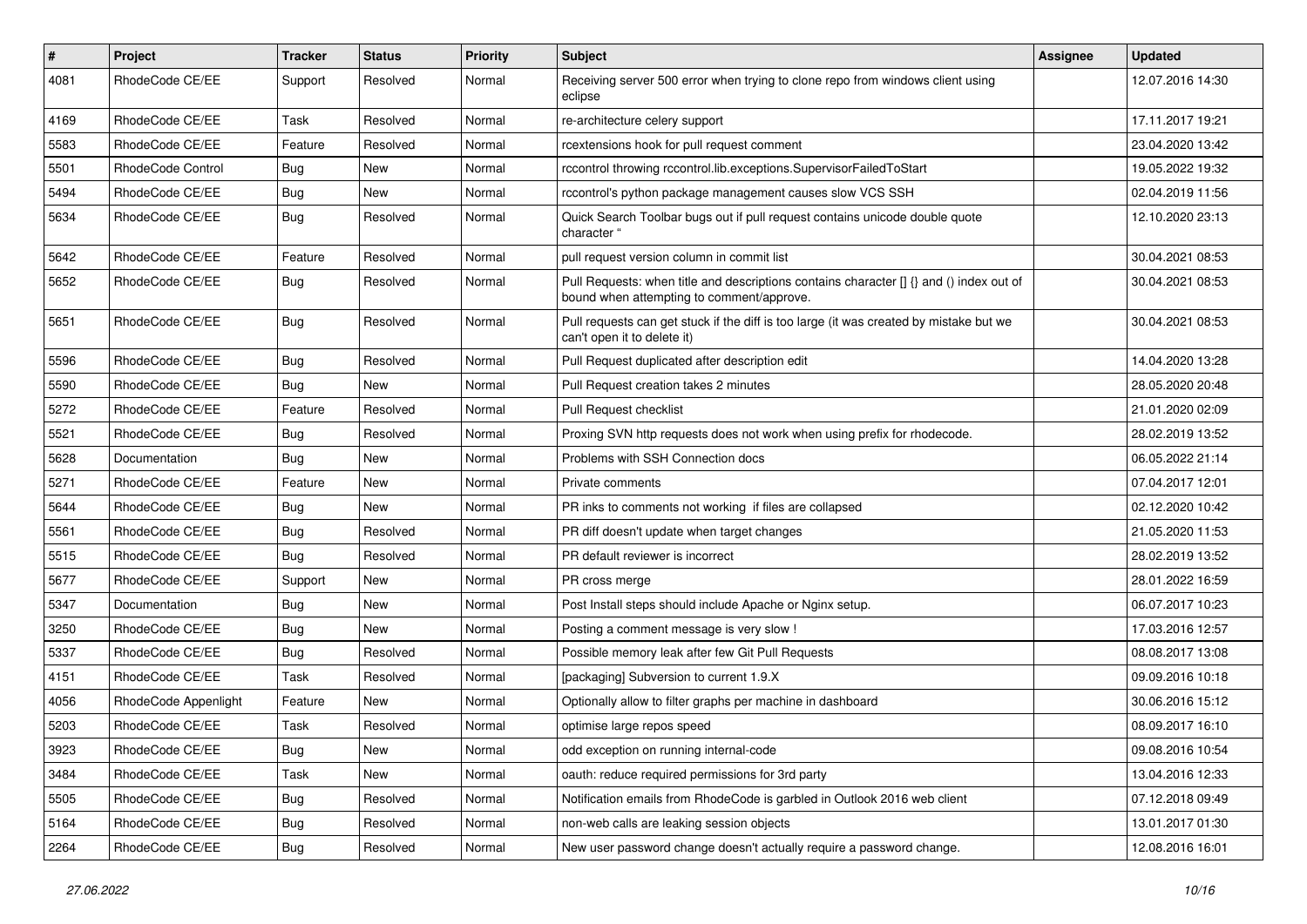| $\pmb{\#}$ | Project              | <b>Tracker</b> | <b>Status</b> | <b>Priority</b> | <b>Subject</b>                                                                                                     | <b>Assignee</b> | <b>Updated</b>   |
|------------|----------------------|----------------|---------------|-----------------|--------------------------------------------------------------------------------------------------------------------|-----------------|------------------|
| 5655       | RhodeCode CE/EE      | Bug            | Resolved      | Normal          | New public gist's id is always auto generated                                                                      |                 | 01.07.2021 12:06 |
| 5511       | RhodeCode CE/EE      | Feature        | <b>New</b>    | Normal          | New feature to synchronize the fork with the remote repo from the summary page                                     |                 | 13.11.2018 01:23 |
| 4057       | RhodeCode Appenlight | Feature        | New           | Normal          | Negation option for search filter                                                                                  |                 | 30.06.2016 15:12 |
| 3261       | RhodeCode CE/EE      | Task           | New           | Normal          | mousetrap.js bump to latest 1.5.X version                                                                          |                 | 17.03.2016 12:52 |
| 5633       | RhodeCode CE/EE      | Bug            | Resolved      | Normal          | Moderately large pull requests fail because inefficient use of reviewer_data_json<br>column in pull requests table |                 | 12.10.2020 23:13 |
| 5632       | RhodeCode CE/EE      | Bug            | <b>New</b>    | Normal          | Missing Parent Folder for Personal Repo lacks proper handling                                                      |                 | 03.08.2020 07:56 |
| 5221       | RhodeCode CE/EE      | Task           | Resolved      | Normal          | Missing comment type in emails                                                                                     |                 | 19.02.2017 21:46 |
| 5585       | RhodeCode CE/EE      | Feature        | Resolved      | Normal          | Minimize downtime on rccontrol upgrade                                                                             |                 | 27.03.2020 09:45 |
| 4305       | RhodeCode CE/EE      | Task           | Resolved      | Normal          | Meta-tagging could be excluded from limit                                                                          |                 | 09.11.2016 19:27 |
| 5396       | RhodeCode CE/EE      | Feature        | Resolved      | Normal          | Merge state with shadow repo should be created during pull request                                                 |                 | 12.10.2017 21:57 |
| 5545       | RhodeCode CE/EE      | Bug            | New           | Normal          | Merge commit to contain the username/reponame of the origin                                                        |                 | 28.02.2019 13:46 |
| 5669       | RhodeCode CE/EE      | Bug            | Resolved      | Normal          | Mercurial commit messages doesn't show cyrillic symbols                                                            |                 | 01.10.2021 10:39 |
| 5586       | RhodeCode CE/EE      | Feature        | <b>New</b>    | Normal          | @mention should be a link                                                                                          |                 | 29.01.2020 11:46 |
| 5551       | Documentation        | Bug            | <b>New</b>    | Normal          | Mention LargeFile and LFS in the Backup page                                                                       |                 | 21.04.2019 20:58 |
| 5507       | RhodeCode CE/EE      | Bug            | Resolved      | Normal          | Markdown rendering needs improvement                                                                               |                 | 15.08.2019 15:40 |
| 5555       | RhodeCode CE/EE      | Bug            | Resolved      | Normal          | Making Repository Public does not update the Default User Permissions                                              |                 | 28.05.2020 20:26 |
| 2817       | RhodeCode CE/EE      | Feature        | Resolved      | Normal          | Make largefiles downloadable from the interface                                                                    |                 | 27.03.2017 14:04 |
| 5297       | RhodeCode CE/EE      | Bug            | Resolved      | Normal          | Locale fails on a SuSE system                                                                                      |                 | 31.10.2018 08:36 |
| 5495       | RhodeCode CE/EE      | Support        | New           | Normal          | Idap to crowd users_groups sync source                                                                             |                 | 10.09.2018 22:09 |
| 3332       | RhodeCode CE/EE      | Support        | New           | Normal          | LDAP settings page: Add button "test connection"                                                                   |                 | 17.03.2016 10:23 |
| 5256       | RhodeCode CE/EE      | Feature        | <b>New</b>    | Normal          | Last repository access time.                                                                                       |                 | 23.03.2017 16:34 |
| 5379       | RhodeCode CE/EE      | Bug            | Resolved      | Normal          | Journal RSS feed errors                                                                                            |                 | 01.09.2017 16:40 |
| 4306       | RhodeCode CE/EE      | Bug            | Resolved      | Normal          | Issue to push file with character # on a SVN                                                                       |                 | 03.04.2017 16:44 |
| 5200       | RhodeCode CE/EE      | Task           | New           | Normal          | investigate search improvements                                                                                    |                 | 16.12.2019 16:04 |
| 5538       | RhodeCode CE/EE      | Bug            | New           | Normal          | internal server error (UnicodeDecodeError) during rhodecode-index request                                          |                 | 20.02.2019 14:43 |
| 5457       | RhodeCode CE/EE      | Bug            | Resolved      | Normal          | Internal server error on full-text search settings page with Elasticsearch                                         |                 | 16.04.2018 09:08 |
| 4285       | RhodeCode CE/EE      | Bug            | New           | Normal          | Intermittent error while trying to create or fork a repository                                                     |                 | 17.10.2016 22:42 |
| 5406       | RhodeCode CE/EE      | <b>Bug</b>     | New           | Normal          | <b>Installer Fails</b>                                                                                             |                 | 01.12.2017 11:52 |
| 5248       | Documentation        | Bug            | New           | Normal          | Installation of rhodecode-tools                                                                                    |                 | 16.03.2017 16:35 |
| 5630       | RhodeCode CE/EE      | Bug            | New           | Normal          | Inline comments do not follow the line of code                                                                     |                 | 21.07.2020 11:25 |
| 5535       | RhodeCode Control    | Bug            | New           | Normal          | improper rollback on upgrade failure                                                                               |                 | 09.02.2019 21:12 |
| 5627       | Documentation        | Bug            | New           | Normal          | Immediate re-run of rhodecode-index throws warnings on some repos (and suggests<br>rebuild from scratch)           |                 | 02.07.2020 19:41 |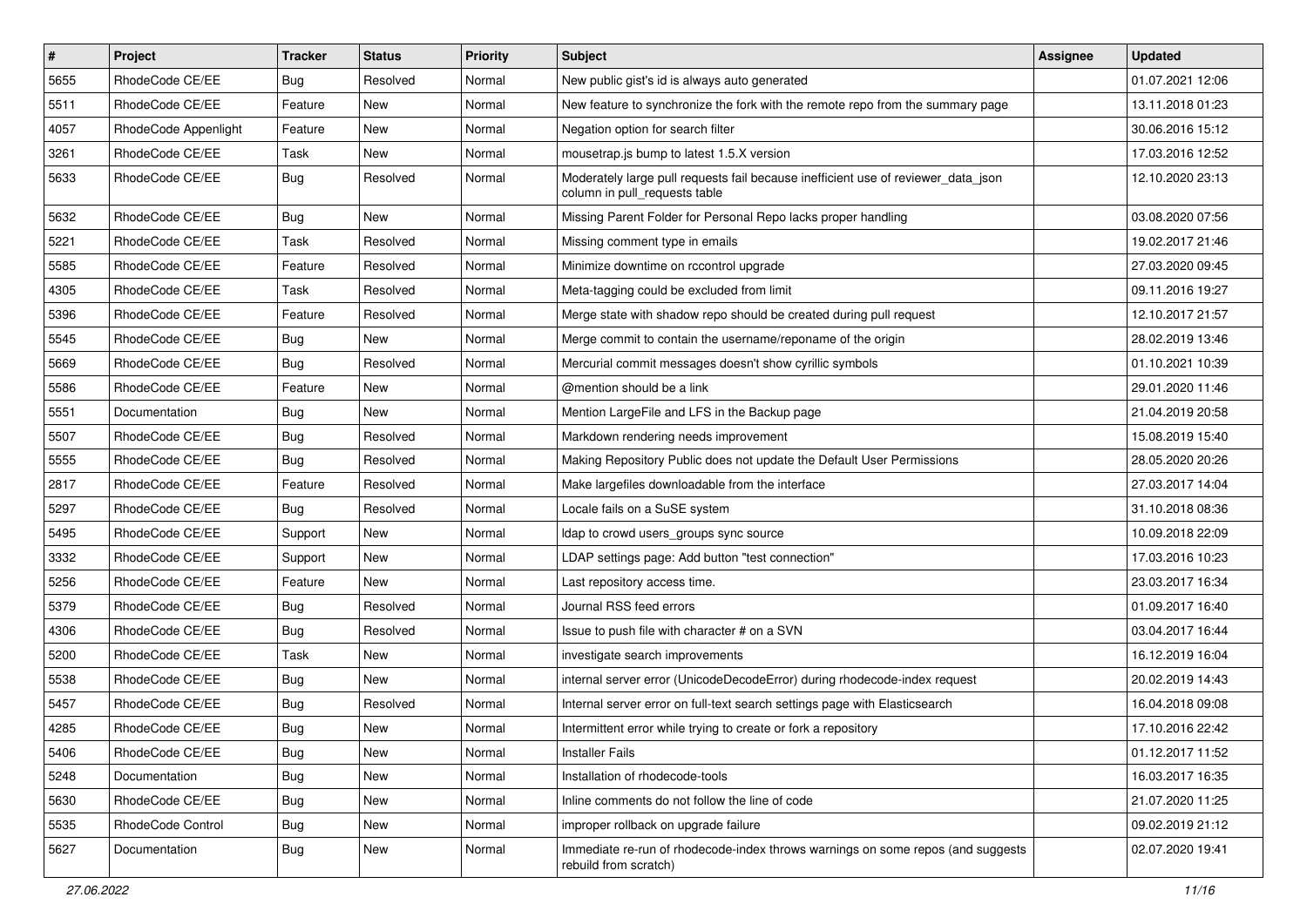| $\vert$ # | Project                  | Tracker    | <b>Status</b> | <b>Priority</b> | Subject                                                                             | Assignee | <b>Updated</b>   |
|-----------|--------------------------|------------|---------------|-----------------|-------------------------------------------------------------------------------------|----------|------------------|
| 5255      | RhodeCode CE/EE          | Support    | New           | Normal          | I can't access issues created by me from mail                                       |          | 04.04.2017 11:28 |
| 5554      | RhodeCode CE/EE          | Support    | Resolved      | Normal          | How to increase number of commits shown in pagination on dashboard and<br>changelog |          | 21.01.2020 02:08 |
| 5500      | RhodeCode CE/EE          | <b>Bug</b> | <b>New</b>    | Normal          | How to enable/set "RC_SKIP_HOOKS" to disable svn hooks?                             |          | 02.10.2018 07:45 |
| 5375      | RhodeCode CE/EE          | Support    | Resolved      | Normal          | How do I configure "Go to" to just search repository names?                         |          | 16.08.2017 18:00 |
| 5497      | RhodeCode CE/EE          | Support    | New           | Normal          | hg push hangs                                                                       |          | 30.08.2018 22:15 |
| 5574      | RhodeCode CE/EE          | Feature    | Resolved      | Normal          | hg: Information for external hooks                                                  |          | 30.07.2020 15:40 |
| 5595      | RhodeCode CE/EE          | Feature    | New           | Normal          | Group code review mail notification                                                 |          | 03.03.2020 10:17 |
| 5618      | RhodeCode CE/EE          | Support    | New           | Normal          | Getting HTTP 502 Bad Gateway when trying to push (or clone) on a slow network       |          | 27.05.2020 21:56 |
| 5662      | RhodeCode CE/EE          | <b>Bug</b> | New           | Normal          | Full text search not working due to crash in whoosh                                 |          | 07.06.2022 08:31 |
| 5213      | RhodeCode CE/EE          | Bug        | Resolved      | Normal          | Fixing Apache Proxy timeout issues                                                  |          | 14.02.2017 09:44 |
| 4109      | RhodeCode CE/EE          | <b>Bug</b> | New           | Normal          | [files] The "switch to commit" widget is broken after using browser back button     |          | 17.04.2018 21:50 |
| 4045      | RhodeCode CE/EE          | Task       | <b>New</b>    | Normal          | File permissions                                                                    |          | 17.04.2018 21:49 |
| 5625      | Documentation            | Bug        | New           | Normal          | Feedback on RhodeCode Full-text search docs                                         |          | 02.07.2020 19:22 |
| 5503      | RhodeCode CE/EE          | Support    | New           | Normal          | failed to upgrade to 4.13.3                                                         |          | 06.11.2018 18:28 |
| 3377      | RhodeCode CE/EE          | Task       | New           | Normal          | extra fields types extensions                                                       |          | 24.03.2016 15:23 |
| 5534      | <b>RhodeCode Control</b> | Feature    | New           | Normal          | extract/preload subcommand                                                          |          | 14.02.2019 14:45 |
| 3472      | RhodeCode CE/EE          | Feature    | New           | Normal          | Expose unified hooks that can be used in SSH backend                                |          | 14.04.2016 17:54 |
| 3486      | RhodeCode CE/EE          | Feature    | New           | Normal          | expose origin of permission in perm dict for users                                  |          | 06.06.2016 10:54 |
| 5546      | RhodeCode CE/EE          | Support    | Resolved      | Normal          | experiments with mercurial 4.9                                                      |          | 26.03.2019 09:23 |
| 3989      | RhodeCode Appenlight     | <b>Bug</b> | Resolved      | Normal          | even up report spacing                                                              |          | 21.06.2016 18:55 |
| 5444      | RhodeCode CE/EE          | <b>Bug</b> | Resolved      | Normal          | Error while creating a pull request on a Mercurial repository                       |          | 17.04.2018 22:29 |
| 5376      | RhodeCode CE/EE          | <b>Bug</b> | Resolved      | Normal          | error: pretxnchangegroup.acl hook failed: acl: user "" denied on branch "default"   |          | 16.08.2017 19:45 |
| 5657      | RhodeCode CE/EE          | <b>Bug</b> | New           | Normal          | Error in maintenance page                                                           |          | 30.03.2021 15:09 |
| 5656      | RhodeCode CE/EE          | Bug        | Resolved      | Normal          | Error for branch permission page                                                    |          | 30.04.2021 08:53 |
| 5499      | RhodeCode CE/EE          | Support    | <b>New</b>    | Normal          | ERROR [celery.worker.consumer.consumer] consumer: Cannot connect                    |          | 11.09.2018 08:39 |
| 4266      | RhodeCode CE/EE          | <b>Bug</b> | Resolved      | Normal          | Error 500 on integrations page after setting up Webhook                             |          | 17.10.2016 15:35 |
| 5265      | RhodeCode CE/EE          | Task       | Resolved      | Normal          | Enable phases support                                                               |          | 11.05.2017 11:10 |
| 5304      | RhodeCode CE/EE          | Bug        | Resolved      | Normal          | Email template not correct                                                          |          | 31.10.2018 08:36 |
| 5530      | RhodeCode CE/EE          | <b>Bug</b> | Resolved      | Normal          | Email integration has incorrect url                                                 |          | 09.02.2019 10:33 |
| 5381      | RhodeCode CE/EE          | Bug        | Resolved      | Normal          | Email integration changeset links invalid                                           |          | 06.09.2017 12:29 |
| 5469      | RhodeCode CE/EE          | Feature    | Resolved      | Normal          | elastisearch > 2.x not supported ?                                                  |          | 21.01.2020 02:19 |
| 3994      | RhodeCode Appenlight     | <b>Bug</b> | New           | Normal          | during setup, user is given option to make admin account even if one does not exist |          | 08.06.2016 12:44 |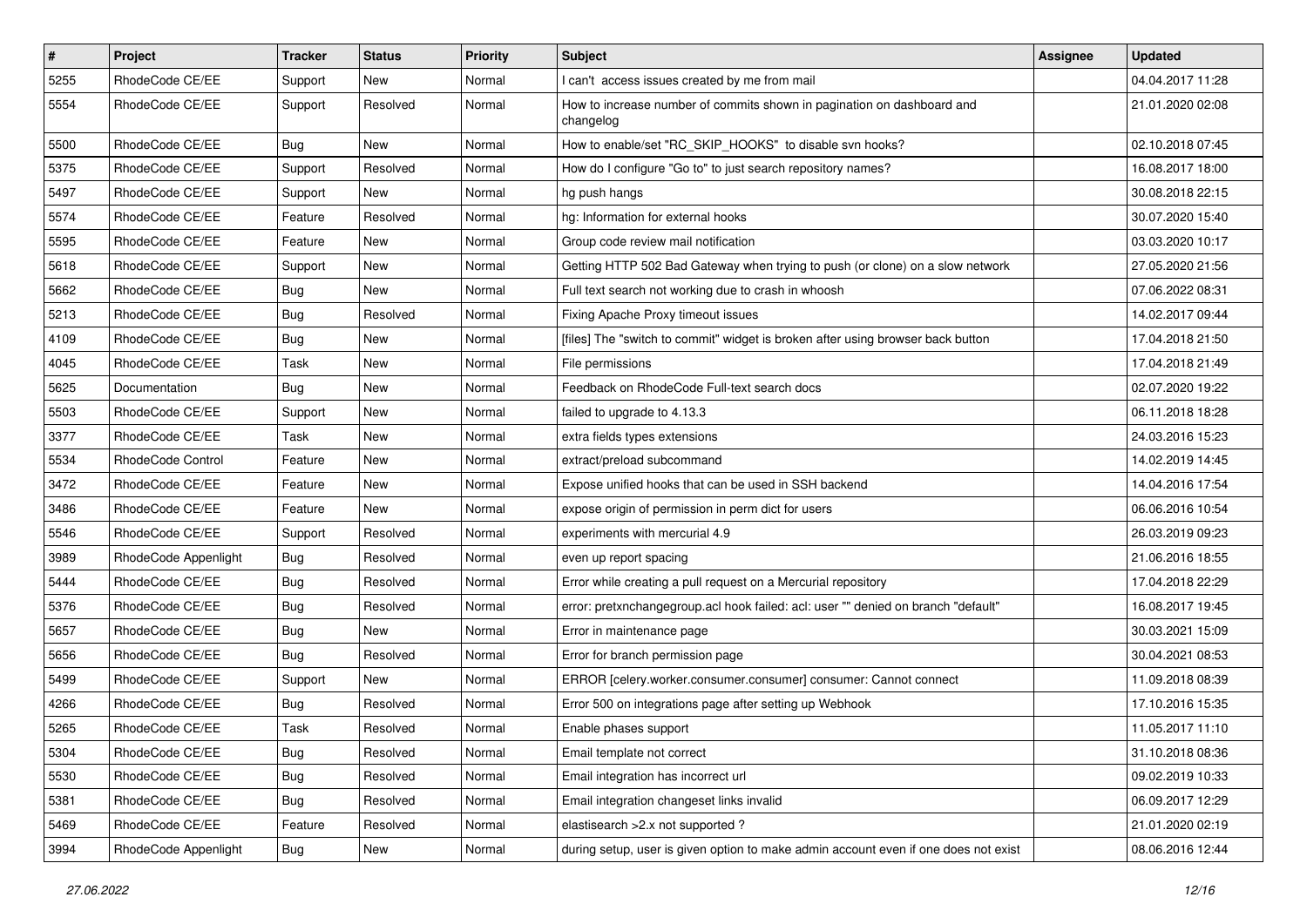| $\pmb{\#}$ | <b>Project</b>       | <b>Tracker</b> | <b>Status</b> | <b>Priority</b> | <b>Subject</b>                                                                                        | Assignee | <b>Updated</b>   |
|------------|----------------------|----------------|---------------|-----------------|-------------------------------------------------------------------------------------------------------|----------|------------------|
| 3351       | RhodeCode CE/EE      | <b>Bug</b>     | New           | Normal          | Duplicate IP whitelist entry shows error flash                                                        |          | 21.03.2016 15:54 |
| 3382       | RhodeCode CE/EE      | Bug            | <b>New</b>    | Normal          | download superrepo with subrepos                                                                      |          | 25.03.2016 01:30 |
| 5591       | Documentation        | Support        | New           | Normal          | documentation typo                                                                                    |          | 04.02.2020 19:43 |
| 5153       | Documentation        | Bug            | Resolved      | Normal          | Documentation: /tmp permissions                                                                       |          | 04.01.2017 13:02 |
| 5237       | Documentation        | Support        | <b>New</b>    | Normal          | documentation for DR                                                                                  |          | 06.03.2017 23:34 |
| 5529       | Documentation        | Support        | New           | Normal          | Documentation does not detail watched repositories                                                    |          | 07.02.2019 00:16 |
| 4675       | RhodeCode CE/EE      | Bug            | Resolved      | Normal          | Disk free inodes are displayed incorrectly                                                            |          | 13.12.2016 22:41 |
| 4669       | RhodeCode CE/EE      | Task           | New           | Normal          | disable pytest sugar on nix-build                                                                     |          | 01.12.2016 12:52 |
| 5629       | RhodeCode CE/EE      | Bug            | New           | Normal          | Diff truncated on small files                                                                         |          | 21.07.2020 08:58 |
| 3440       | RhodeCode CE/EE      | Feature        | <b>New</b>    | Normal          | [design, ux] mock-up user interface for adding a branch/bookmark                                      |          | 05.04.2016 09:21 |
| 2744       | RhodeCode CE/EE      | Task           | Resolved      | Normal          | Deprecating Internet Explorer                                                                         |          | 06.07.2016 12:04 |
| 5601       | RhodeCode CE/EE      | Feature        | Resolved      | Normal          | Default navigation should be by branch name not commit id                                             |          | 04.06.2020 23:51 |
| 5679       | RhodeCode CE/EE      | Bug            | New           | Normal          | Data directory continues to grow until it fills disk partition                                        |          | 25.04.2022 11:42 |
| 5496       | RhodeCode CE/EE      | Support        | New           | Normal          | database migration 4.11.6 mysql to 4.12.4 postgres                                                    |          | 27.08.2018 21:17 |
| 5594       | RhodeCode CE/EE      | Bug            | Resolved      | Normal          | Credentials in Repository Settings for Pull requests are exposed                                      |          | 28.05.2020 20:25 |
| 5623       | RhodeCode CE/EE      | Bug            | Resolved      | Normal          | Credentials for remote repository URL leaking in Repository Header                                    |          | 22.07.2020 00:47 |
| 3333       | RhodeCode Tools      | Task           | New           | Normal          | Create rhodecode-tools backup command for backup of RhodeCode Enterprise                              |          | 17.03.2016 12:43 |
| 5462       | RhodeCode CE/EE      | Bug            | <b>New</b>    | Normal          | create_repo api fails with celery enabled                                                             |          | 10.07.2018 17:49 |
| 4064       | RhodeCode Appenlight | Feature        | New           | Normal          | Create a multiple action feature for Reports and Logs lists                                           |          | 30.06.2016 15:18 |
| 5557       | RhodeCode CE/EE      | Bug            | Resolved      | Normal          | Consider removing slashes from the RSS feed names                                                     |          | 31.10.2019 19:54 |
| 4222       | RhodeCode CE/EE      | Feature        | New           | Normal          | Configurable detection of READMEs                                                                     |          | 09.09.2016 10:05 |
| 5371       | RhodeCode CE/EE      | <b>Bug</b>     | New           | Normal          | Comment times in Pull Requests are off by 1 day                                                       |          | 10.04.2018 15:11 |
| 5273       | RhodeCode CE/EE      | Feature        | <b>New</b>    | Normal          | Comment status                                                                                        |          | 07.04.2017 13:10 |
| 148        | RhodeCode CE/EE      | Feature        | New           | Normal          | [comments] Add per file and multiline comments in a changeset                                         |          | 25.05.2016 10:20 |
| 5654       | RhodeCode CE/EE      | Bug            | New           | Normal          | Comment formatting broken when containing @ in a code block                                           |          | 24.02.2021 12:10 |
| 5603       | RhodeCode CE/EE      | Feature        | Resolved      | Normal          | Code search - highlight matching search terms                                                         |          | 30.03.2020 11:16 |
| 5637       | RhodeCode CE/EE      | Feature        | New           | Normal          | Clone URL templates - add per repository/namespace                                                    |          | 29.10.2020 09:38 |
| 1404       | RhodeCode CE/EE      | Bug            | Resolved      | Normal          | clone of really huge git repo (4gb) causes pyro to explode                                            |          | 07.02.2017 14:52 |
| 4140       | RhodeCode CE/EE      | Task           | Resolved      | Normal          | Check middleware chain status, and Verify that special middleware is catching<br>exceptions correctly |          | 23.08.2016 12:13 |
| 5468       | RhodeCode CE/EE      | Support        | New           | Normal          | Check logic for updating last commit for repository groups                                            |          | 30.08.2018 09:47 |
| 5482       | RhodeCode CE/EE      | Bug            | Resolved      | Normal          | Changing a repo's 'Remote pull uri' in its Settings fails with 'No repo type specified'               |          | 31.10.2018 08:37 |
| 5631       | RhodeCode CE/EE      | Feature        | New           | Normal          | Change target of PR                                                                                   |          | 31.07.2020 17:05 |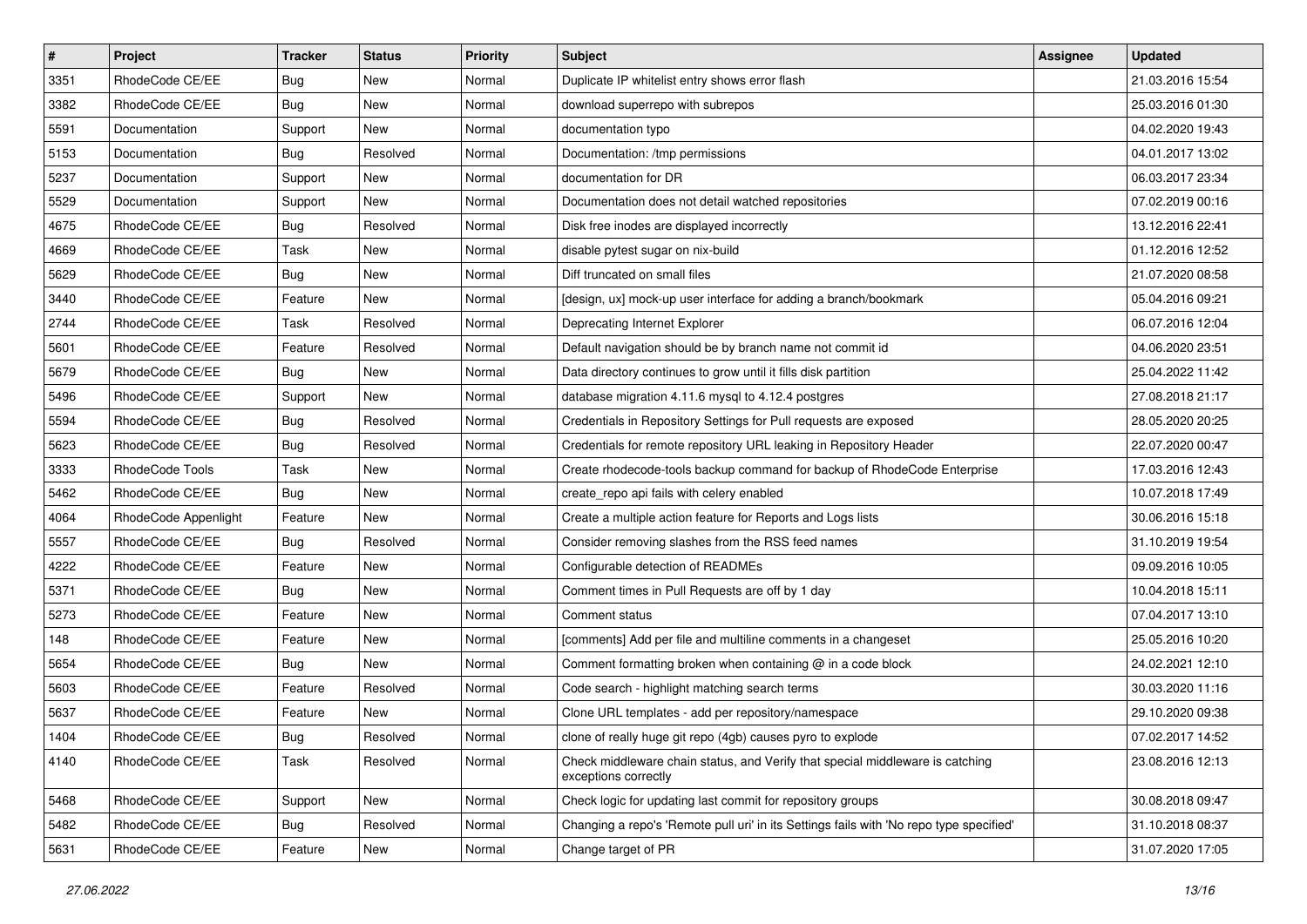| $\pmb{\#}$ | Project              | <b>Tracker</b> | <b>Status</b> | <b>Priority</b> | Subject                                                                                       | <b>Assignee</b> | <b>Updated</b>   |
|------------|----------------------|----------------|---------------|-----------------|-----------------------------------------------------------------------------------------------|-----------------|------------------|
| 5461       | RhodeCode CE/EE      | <b>Bug</b>     | Resolved      | Normal          | Changes to user group permissions via API are not audit logged                                |                 | 30.08.2018 09:47 |
| 5490       | RhodeCode CE/EE      | Bug            | Resolved      | Normal          | Changes to repo group permissions via API are not audit logged                                |                 | 28.02.2019 13:52 |
| 5187       | RhodeCode CE/EE      | Feature        | Resolved      | Normal          | changelog dynamic loading of commits                                                          |                 | 12.06.2018 12:31 |
| 5609       | RhodeCode CE/EE      | Support        | Resolved      | Normal          | Change git diff algorithm                                                                     |                 | 31.03.2020 22:08 |
| 5600       | RhodeCode CE/EE      | Feature        | <b>New</b>    | Normal          | Change default repository landing page                                                        |                 | 27.01.2021 01:04 |
| 3956       | RhodeCode CE/EE      | Bug            | New           | Normal          | [ce] - svn commit with all 'None' properties (author, message, etc.)                          |                 | 23.05.2016 17:22 |
| 3963       | RhodeCode CE/EE      | Bug            | New           | Normal          | [ce] Getting a newly added repo via remap/rescan via api gives no data                        |                 | 27.05.2016 05:02 |
| 4192       | RhodeCode CE/EE      | Feature        | Resolved      | Normal          | [ce, ee] slack/hipchat integrations group commits by branch pushed                            |                 | 09.09.2016 19:01 |
| 4163       | RhodeCode CE/EE      | Task           | New           | Normal          | [ce, ee] celery refactor + upgrade                                                            |                 | 15.08.2016 12:32 |
| 3239       | RhodeCode CE/EE      | Task           | Resolved      | Normal          | Catch all route for repo page or repo group page is always executing checks for<br>every page |                 | 21.04.2016 11:30 |
| 5605       | RhodeCode CE/EE      | Bug            | Resolved      | Normal          | Cannot set subversion compatibility to 1.10                                                   |                 | 30.03.2020 17:27 |
| 5504       | RhodeCode CE/EE      | Feature        | <b>New</b>    | Normal          | Buttons to copy commit hash and to expand the commit message in the repo<br>summary view      |                 | 26.10.2018 00:59 |
| 4283       | RhodeCode CE/EE      | Task           | Resolved      | Normal          | bump whoosh to 2.7.4 release                                                                  |                 | 13.12.2016 21:08 |
| 5184       | RhodeCode CE/EE      | Task           | Resolved      | Normal          | bump pyramid to 1.7.X                                                                         |                 | 06.02.2017 21:50 |
| 2944       | RhodeCode CE/EE      | Task           | New           | Normal          | Bump gunicorn to 19.4 version                                                                 |                 | 17.03.2016 12:58 |
| 4666       | RhodeCode CE/EE      | Task           | Resolved      | Normal          | Bump git and mercurial to latest versions                                                     |                 | 02.12.2016 19:01 |
| 2882       | RhodeCode CE/EE      | Feature        | New           | Normal          | Bulk comment submit                                                                           |                 | 17.03.2016 17:50 |
| 4044       | RhodeCode CE/EE      | Feature        | Resolved      | Normal          | <b>Branch permissions</b>                                                                     |                 | 30.08.2018 09:48 |
| 4272       | RhodeCode CE/EE      | Feature        | New           | Normal          | Better SPAM protection                                                                        |                 | 12.10.2016 11:14 |
| 4252       | RhodeCode CE/EE      | Support        | New           | Normal          | Backup & Recovery                                                                             |                 | 07.10.2016 19:47 |
| 4062       | RhodeCode Appenlight | Feature        | New           | Normal          | A way to see browser breakdown for an error                                                   |                 | 30.06.2016 15:16 |
| 3362       | RhodeCode CE/EE      | Task           | New           | Normal          | auth-plugins, indicate visually that plugin is turned on but NOT enabled                      |                 | 22.03.2016 19:03 |
| 5321       | RhodeCode CE/EE      | Feature        | Resolved      | Normal          | Audit logs                                                                                    |                 | 21.06.2017 12:49 |
| 3334       | RhodeCode CE/EE      | Bug            | <b>New</b>    | Normal          | Attempt to edit .coveragerc through the online file editor                                    |                 | 17.03.2016 13:49 |
| 4301       | RhodeCode CE/EE      | Feature        | New           | Normal          | [API] toggle force password reset in api for Idap users                                       |                 | 28.10.2016 15:43 |
| 5201       | RhodeCode CE/EE      | Task           | Resolved      | Normal          | API: implement describe-methods                                                               |                 | 13.02.2017 15:57 |
| 5527       | RhodeCode CE/EE      | Support        | New           | Normal          | API: expose human readable failure reason                                                     |                 | 30.01.2019 17:43 |
| 3260       | RhodeCode CE/EE      | Task           | New           | Normal          | api: expose get_repo_node method                                                              |                 | 17.03.2016 12:56 |
| 5423       | Documentation        | Support        | Resolved      | Normal          | API-Documentation for Method "create_repo_group" faulty                                       |                 | 22.01.2018 16:23 |
| 4290       | RhodeCode CE/EE      | Task           | New           | Normal          | Allow to transplant the review status to merged commits                                       |                 | 17.04.2018 21:50 |
| 3373       | RhodeCode CE/EE      | Feature        | New           | Normal          | Allow to create Bookmarks and Branches from UI                                                |                 | 05.04.2016 09:21 |
| 5617       | RhodeCode CE/EE      | Feature        | New           | Normal          | Allow PRs to non-head bookmarks                                                               |                 | 20.05.2020 12:25 |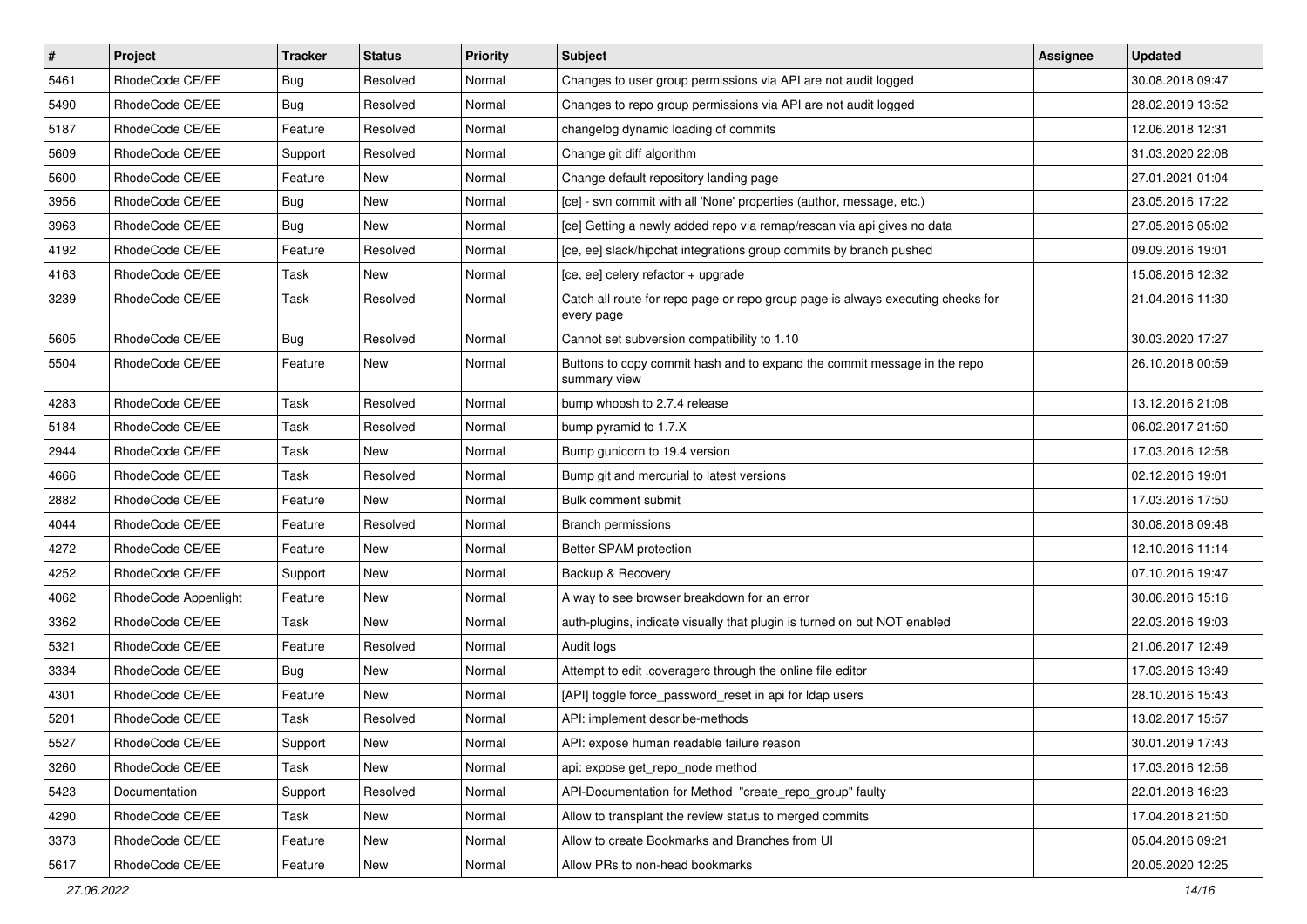| $\pmb{\#}$ | Project              | <b>Tracker</b> | <b>Status</b> | <b>Priority</b> | <b>Subject</b>                                                                                                                                                                       | Assignee | <b>Updated</b>   |
|------------|----------------------|----------------|---------------|-----------------|--------------------------------------------------------------------------------------------------------------------------------------------------------------------------------------|----------|------------------|
| 4071       | RhodeCode Appenlight | Feature        | New           | Normal          | Allow for easy out-out of assigned permissions                                                                                                                                       |          | 05.07.2016 10:14 |
| 5556       | RhodeCode CE/EE      | <b>Bug</b>     | New           | Normal          | After upgrade RhodeCode Enterprise, pull request via API adds repo owner as<br>default reviewer                                                                                      |          | 01.01.2020 13:09 |
| 5410       | RhodeCode CE/EE      | <b>Bug</b>     | <b>New</b>    | Normal          | After converting to CE, we get the following error when trying to view some repos in<br>the UI: "UnicodeDecodeError: 'ascii' codec can't decode byte" (full error in<br>Description) |          | 25.01.2018 20:45 |
| 3987       | RhodeCode Appenlight | Bug            | <b>New</b>    | Normal          | adjust footer so it's consistent with the website footer                                                                                                                             |          | 15.06.2016 10:20 |
| 5582       | RhodeCode Control    | Feature        | <b>New</b>    | Normal          | Add the version number of a PR in the HTTP API                                                                                                                                       |          | 15.01.2020 10:45 |
| 5225       | RhodeCode CE/EE      | Task           | Resolved      | Normal          | add tag of author/contribitor to comments                                                                                                                                            |          | 11.05.2017 11:10 |
| 5229       | RhodeCode CE/EE      | Task           | Resolved      | Normal          | add support for https://clipboardjs.com/                                                                                                                                             |          | 21.01.2020 02:19 |
| 3999       | RhodeCode CE/EE      | Feature        | Resolved      | Normal          | Add `send account information` to user creation page                                                                                                                                 |          | 28.06.2016 15:22 |
| 5405       | RhodeCode CE/EE      | Bug            | New           | Normal          | Add repository from UI leads to HTTP/404                                                                                                                                             |          | 28.11.2017 11:39 |
| 5537       | RhodeCode CE/EE      | Task           | Resolved      | Normal          | Add owner to create_pull_request API                                                                                                                                                 |          | 28.02.2019 13:52 |
| 4063       | RhodeCode Appenlight | Feature        | New           | Normal          | add option to specify custom value in dashboard select                                                                                                                               |          | 30.06.2016 15:17 |
| 3979       | RhodeCode CE/EE      | Feature        | <b>New</b>    | Normal          | Add kanban board                                                                                                                                                                     |          | 05.06.2016 21:20 |
| 5611       | RhodeCode CE/EE      | Feature        | Resolved      | Normal          | Add information "is the pull request up to date?" in the PR page                                                                                                                     |          | 03.10.2021 23:24 |
| 5641       | RhodeCode CE/EE      | Feature        | <b>New</b>    | Normal          | "Add draft" / (x) button usability                                                                                                                                                   |          | 30.11.2020 20:53 |
| 4182       | RhodeCode CE/EE      | Feature        | <b>New</b>    | Normal          | add direct link from notification to corresponding PR                                                                                                                                |          | 19.08.2016 12:35 |
| 4191       | RhodeCode CE/EE      | Feature        | <b>New</b>    | Normal          | Add custom Image logo option to header                                                                                                                                               |          | 22.08.2016 14:49 |
| 5638       | RhodeCode CE/EE      | Feature        | <b>New</b>    | Normal          | Add "Copy full url path" button                                                                                                                                                      |          | 05.02.2021 20:23 |
| 3981       | RhodeCode CE/EE      | Feature        | Resolved      | Normal          | Add cloud hosting like Gitlab, GitHub                                                                                                                                                |          | 02.03.2020 09:14 |
| 3980       | RhodeCode CE/EE      | Feature        | New           | Normal          | Add CI engine                                                                                                                                                                        |          | 05.06.2016 21:32 |
| 3978       | RhodeCode CE/EE      | Feature        | <b>New</b>    | Normal          | Add bug tracker                                                                                                                                                                      |          | 05.06.2016 21:20 |
| 5404       | RhodeCode CE/EE      | Task           | New           | Normal          | Add an option to detach review rules when deleting an user                                                                                                                           |          | 22.11.2017 11:23 |
| 1457       | RhodeCode CE/EE      | Feature        | New           | Normal          | add allow permissions inheritance on repo groups                                                                                                                                     |          | 22.09.2017 10:27 |
| 5218       | RhodeCode CE/EE      | Bug            | <b>New</b>    | Normal          | 500 when forking repository, when using special chars in password.                                                                                                                   |          | 19.02.2017 21:46 |
| 5550       | RhodeCode CE/EE      | Bug            | New           | Normal          | 500 Internal Server Error   The server has either erred or is incapable of performing<br>the requested operation.                                                                    |          | 18.04.2019 17:12 |
| 4274       | RhodeCode CE/EE      | Bug            | Resolved      | Normal          | 500 error when push big objects                                                                                                                                                      |          | 13.02.2017 19:53 |
| 5227       | RhodeCode CE/EE      | <b>Bug</b>     | New           | Normal          | 400 during a svn checkout, file with special chars                                                                                                                                   |          | 23.02.2017 17:43 |
| 5522       | RhodeCode CE/EE      | Bug            | Resolved      | Low             | vcsserver fails when url contains extra "/"                                                                                                                                          |          | 28.02.2019 13:52 |
| 5408       | Documentation        | Task           | Resolved      | Low             | Upate nginx documentation for non standard SSL port                                                                                                                                  |          | 12.07.2018 23:21 |
| 5598       | Documentation        | Bug            | New           | Low             | Typo in force delete command                                                                                                                                                         |          | 19.03.2020 20:10 |
| 4220       | RhodeCode Appenlight | Feature        | New           | Low             | Search params allow sorting of result.                                                                                                                                               |          | 06.09.2016 16:33 |